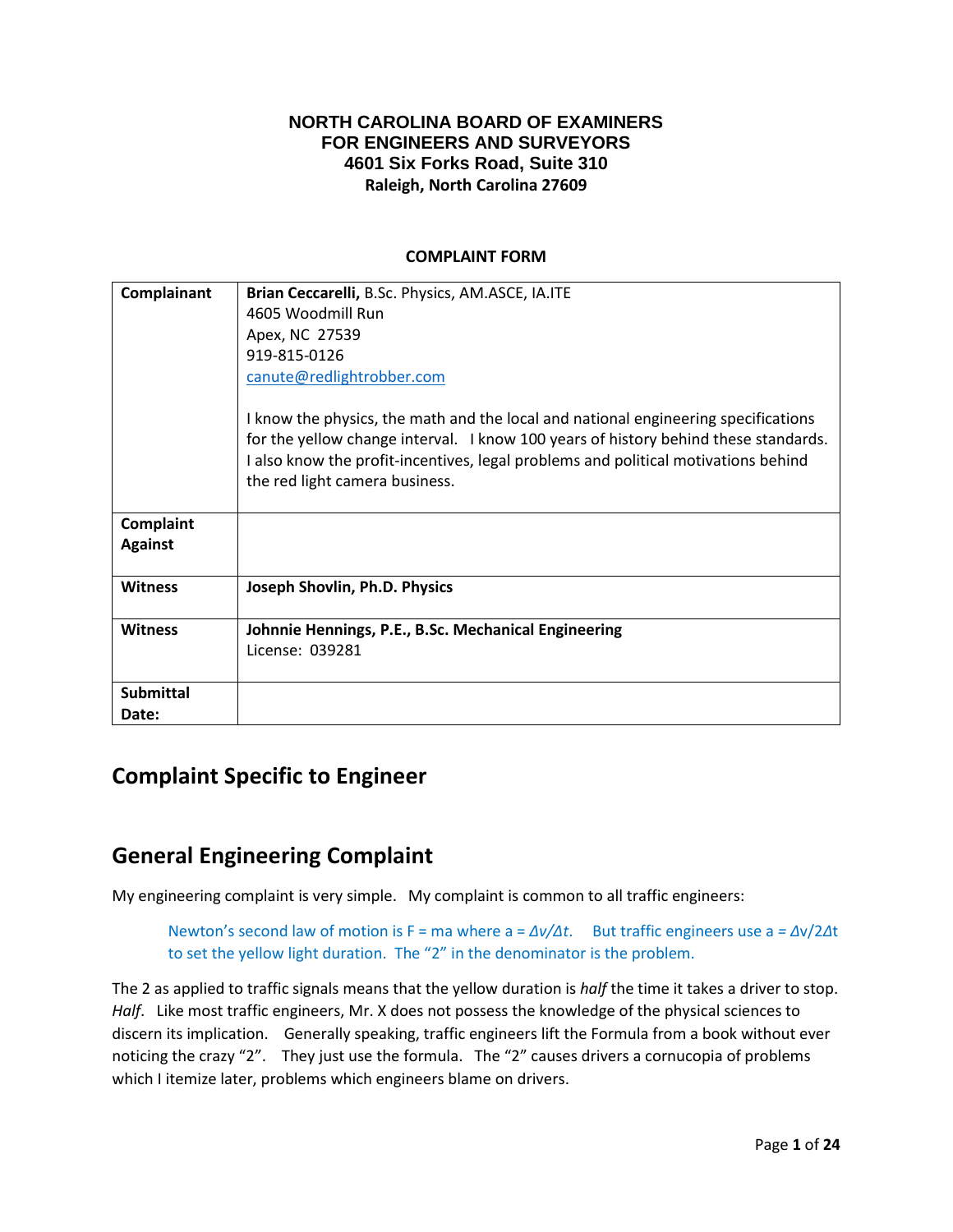### The following is the relief I seek from the Board of Engineers. I seek the Board issuing the statement:

The lengths of the yellow change interval durations on the signed and sealed signal plans of record are not in accordance with NCGS 89C. The traffic engineers who have signed the signal plans have not complied with their license by using methodologies which oppose the laws of the mathematical and physical sciences. The yellow change interval setting methodologies are not engineering practices.

- 1. By not knowing physics, the engineers have not given the driver the time to decelerate  $(v/a)$ on route to the intersection necessary for traffic movements like turning or avoiding hazards.
- 2. By not knowing mathematics, for unimpeded straight-through traffic movements; that is movements for which the ITE yellow change interval Formula was invented, the engineers improperly endorse zero-tolerance enforcement of red light running ordinances in spite of the fact that Formula embeds human factors' such as perception/reaction time and decelerate rate. As such, the yellow change interval has a [computable error of several](http://redlightrobber.com/red/links_pdf/Uncertainty-in-the-Yellow-Change-Interval.pdf)  [seconds.](http://redlightrobber.com/red/links_pdf/Uncertainty-in-the-Yellow-Change-Interval.pdf)
- 3. The engineers did not comply with other physics and engineering requirements listed in this document.

The Board of Engineers in North Carolina also has power to affect the City's red light camera policy.

1. Because the North Carolina [General Statutes](http://redlightrobber.com/red/links_pdf/NC-Session-Laws-Red-Light-Cameras.pdf) state that the yellow light durations must be set by engineers in compliance with NCGS 89C, and because the Board rules over issues of NCGS 89C, the Board can seek a cease and desist order to halt the City's red light camera program.

It may be possible for the Board to compromise with the City. If the City insists on continuing its red light camera (RLC) program (because of contractual obligations with the red light camera vendor) and while the NCDOT does not lengthen the yellow lights, then the Board can force the City to increase the RLC system's grace time (aka, delay) lest drivers continue to be punished unfairly. The grace time must be increased by at least v/2a, where v is the greater of the speed limit or the 85<sup>th</sup> percentile speed, and where  $a = 11.2$  ft/s.<sup>2</sup> v/2a is the amount of time the yellow change interval must be lengthened so that valid traffic movements can legally enter the intersection.

- 2. The City must add more time to  $v/2a$  when the intersection has other problems. For example at Peace at West Street in Raleigh, there is a train trestle blocking the view of the traffic signal for two seconds for vehicles inside the critical distance. The engineer also did not compute the grade of the road properly for she did not know where to measure v.
- 3. The City thinks it has ultimate authority of using red light cameras. It does not. The NCDOT does. If the City refuses to remove its red light cameras or refuses to increase the red light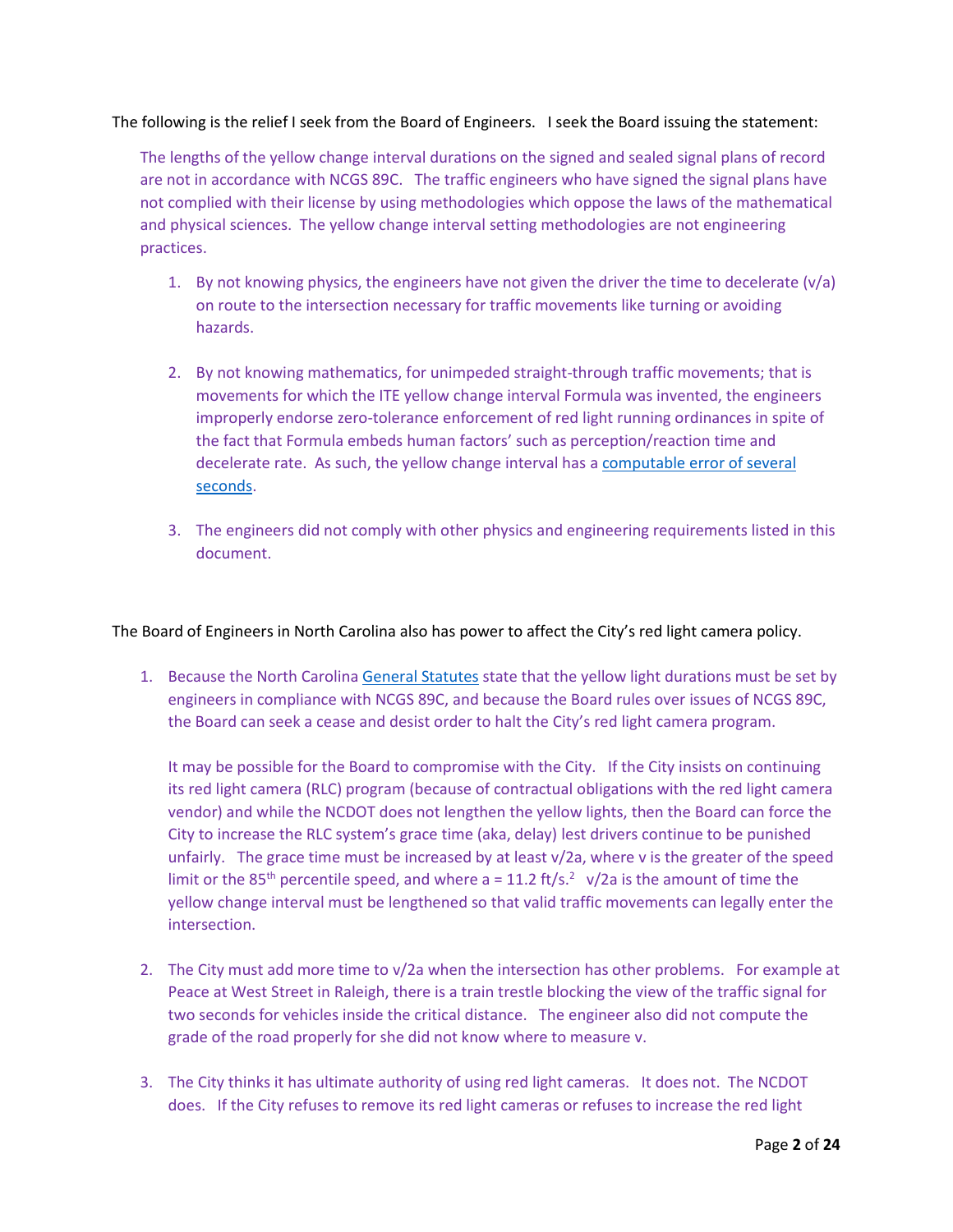cameras' grace times as specified above, then under [Section 1A.07 of the NC MUTCD,](http://redlightrobber.com/red/links_pdf/north-carolina/MUTCD-NC-2012.pdf) the NCDOT has the authority to remove the cameras immediately. A red light camera is a "traffic control device"-- so the cities and camera vendors bill them. The cameras are supposed to control traffic by modifying driver behavior. All traffic control devices fall under the auspices of the NCDOT, not the local city government or the red light camera vendor. NCDOT engineers are in control of the red light cameras and the Board of Engineering has ultimate control of the NCDOT engineers.

Every traffic engineer in the State is guilty. Had the engineer bothered to listen and apply, I would not be bringing this complaint to the Board. For 5 years now traffic engineers have refused to crack open a physics book and see the problem for themselves. They stick stubbornly to established traditions without questioning their origins.

"It is hard to make a man understand something, especially when his salary depends on him not understanding it." -- Upton Sinclair

Meanwhile city councils close the circle of entrapment aided by the efficient technology of the red light camera.

The status quo must change.

## **Glossary**

To acquaint you with the engineering details of the problem, I first present a glossary of traffic engineering terms. Secondly I describe the core problem. It takes an understanding of the glossary words to understand the problem. I describe the core problem with animations. The animations are worth a 1000 words. Thirdly I present a list of infractions committed. I follow the list with a narrative forecasting how the Engineer, upon your investigation, will attempt to cover up his transgressions. Last of all, I supply a list of additional supporting documents.

*[Yellow Change Interval](http://redlightrobber.com/red/links_pdf/Transportation-And-Traffic-Engineering-Handbook-1982.pdf)* (p. 756, top 2<sup>nd</sup> column): is the amount of time the traffic signal indication is a steady yellow light whose length is that amount of time it takes a driver to traverse the *critical distance*.

*Critical Distance* [\(p. 114 bottom\): A](http://redlightrobber.com/red/links_pdf/The-Problem-of-the-Amber-Signal-Light-in-Traffic-Flow.pdf)lso known as *the safe and comfortable stopping distance*. It is the distance the driver travels at his initial speed while he perceives and reacts to a light change from green to yellow, plus the distance it takes the driver to brake to a stop. Divide the critical distance by the initial speed and you get the yellow light duration as computed by the *Formula*. The car going straight in this [animation](http://youtu.be/heGjWQVcP9M) shows the relationship.

*[Formula:](http://redlightrobber.com/red/links_pdf/Traffic-Engineering-Handbook-2010-6th-Edition.pdf)* is the ITE yellow change interval Formula. The Formula computes the yellow change interval for the case when the driver traverses the entire critical distance at *maximum allowable speed*. If the average speed of the driver falls under maximum allowable speed, the driver can involuntarily run a red light.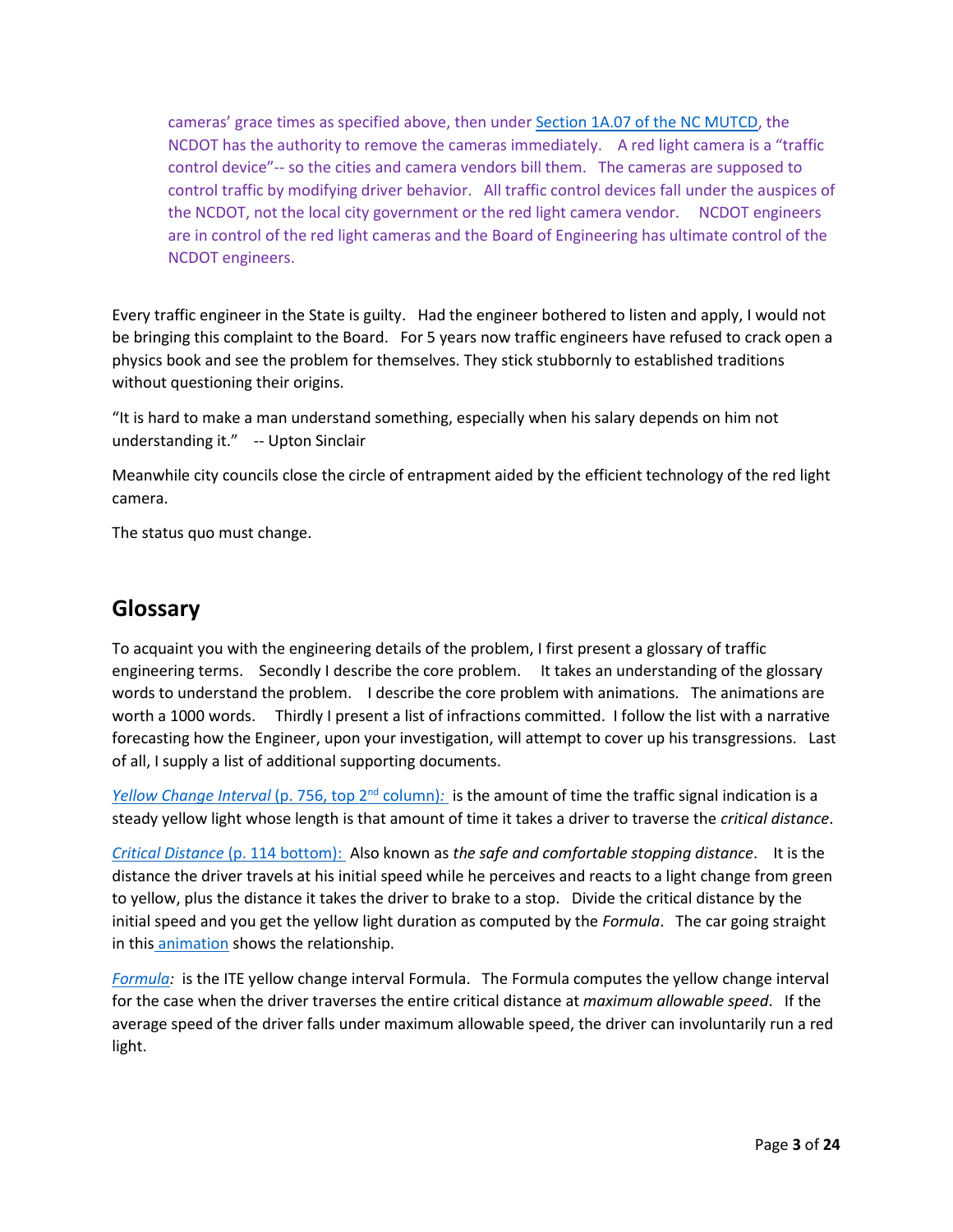#### **ITE Yellow Change Interval Formula**

$$
Y = t_p + \left[\frac{v}{2(a+Gg)}\right]
$$

| Variable | <b>Description</b>                                |
|----------|---------------------------------------------------|
| Y        | Yellow light duration                             |
| t,       | Perception/reaction time constant                 |
| v        | Approach speed, Maximum Allowable Speed           |
| a        | Safe comfortable deceleration of a vehicle        |
| G        | Earth's gravitation acceleration constant         |
| g        | Grade of the road in %/100. Downhill is negative. |
| $a + Gg$ | Effective deceleration of vehicle                 |

*[Maximum Allowable Speed](http://redlightrobber.com/red/links_pdf/Traffic-Engineering-Handbook-2010-6th-Edition-Approach-Speed.pdf)*: must be the speed limit or by engineering guidelines, at least the *85th* Percentile Speed, whichever is greater. The 85<sup>th</sup> percentile "v" is that speed of freely-flowing vehicles at which 85% of the vehicles travel slower than "v" and 15% travel faster than "v". The Engineer usually uses the term "approach speed" instead of maximum allowable speed. Physics tells us that "v" is the speed of the vehicle at the critical distance upstream from the intersection stop bar.

*[Dilemma Zone Type I:](http://redlightrobber.com/red/links_pdf/The-Dilemma-with-Dilemma-Zones.pdf)* A region upstream from the intersection where if the driver is in it when the light turns yellow, by the laws of physics the driver neither has the distance to stop nor the time to proceed into the intersection legally.

*[Dilemma Zone Type II](http://redlightrobber.com/red/links_pdf/The-Dilemma-with-Dilemma-Zones.pdf)*: Also called an indecision zone. A viable stop or go does exist, but within a region upstream from the intersection the driver does not know what it is.

*Stop Bar*: The white solid line on the road which marks the entry line into the intersection.

## **Core Problem**

These animations illustrate how traffic engineers force drivers to run red lights.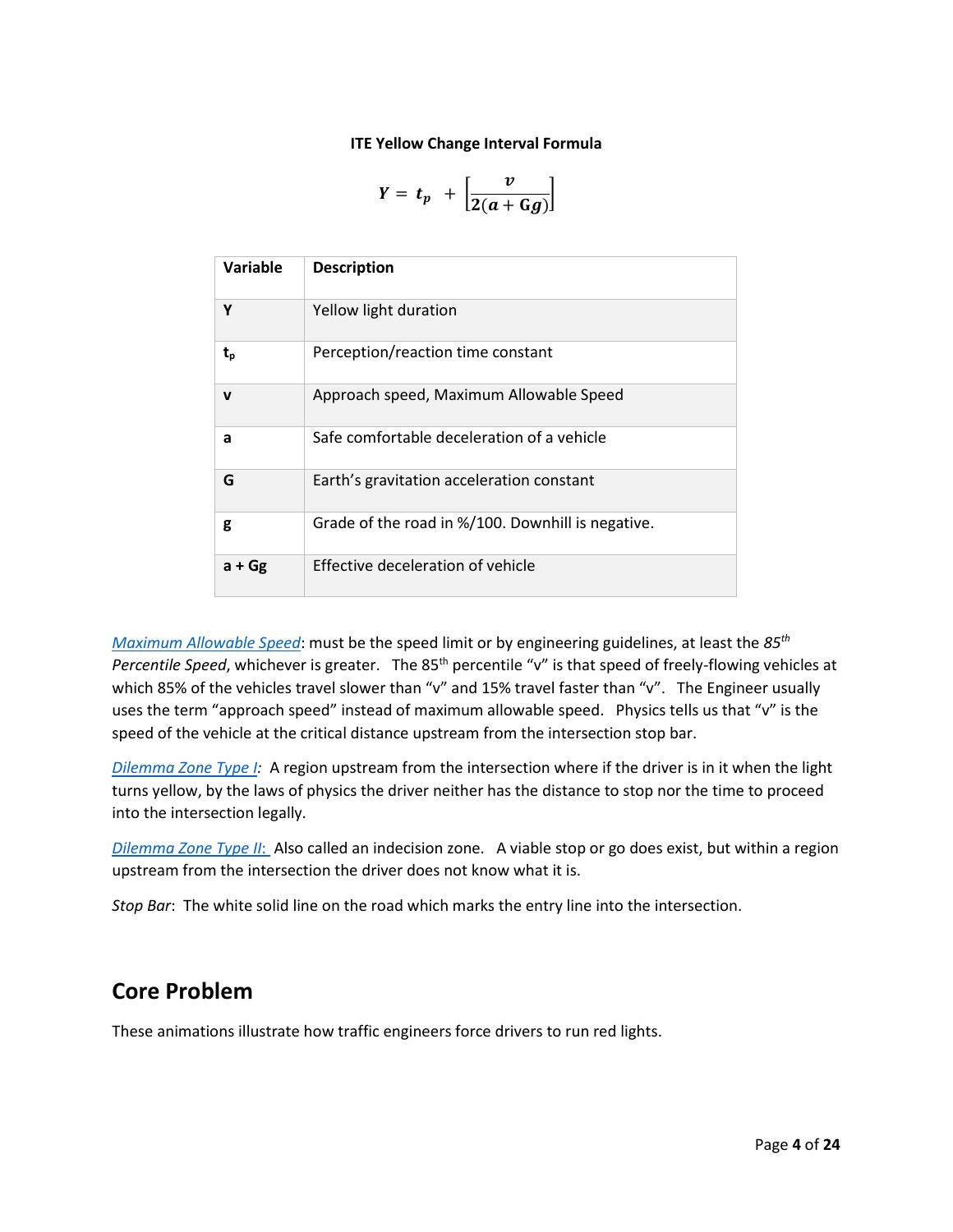| $\mathbf{1}$   | Left-Turning Driver Forced to Run Red Light, Case 1                                                                                                                                                                                                                                                                                                                                                                                                                                                        |
|----------------|------------------------------------------------------------------------------------------------------------------------------------------------------------------------------------------------------------------------------------------------------------------------------------------------------------------------------------------------------------------------------------------------------------------------------------------------------------------------------------------------------------|
|                | The light turns yellow just before the left turn driver brakes in preparation to<br>turn. The protected left turn yellow is 3 seconds while the straight-through is 4.5<br>seconds. The NCDOT justifies this practice because it only considers queued cars<br>in a left turn bay. Engineers measure only the speed of cars who have been<br>waiting to turn, plugging that number into the formula, albeit the formula which<br>does not apply to turning movements anyway.                               |
| $\overline{2}$ | Left-Turning Driver Forced to Run Red Light, Case 2<br>The light turns yellow just after the drivers cross the critical distance line.<br>Neither driver can stop safely and comfortably at this point. Both must proceed.<br>The left-turning driver must run a red light. Note that neither left turn nor<br>straight-through yellow is long enough for the left-turning driver. The straight-<br>through driver is okay because he does not slow down.                                                  |
| 3              | Right-Turning Driver Forced to Run Red Light<br>The right-turning driver has the same problem yet to a greater extent than the<br>left-turning driver. The more a driver needs to slow down, the worse the<br>problem gets.                                                                                                                                                                                                                                                                                |
| $\overline{a}$ | Straight-Through Driver Forced to Run Red Light<br>The light turns yellow just after the drivers cross the critical distance line.<br>Slowing down for any reason, whether to turn or to avoid hitting a car pulling out<br>of a gas station, causes the drivers to run a red light.<br>The Formula only applies<br>to a driver who can traverse the critical distance unimpeded to the intersection<br>without decelerating for any reason, and who knows exactly where the critical<br>distance line is. |

Johnnie Hennings, P.E., created the animations to scale and such that they model the laws of physics. He used the computer program **ARAS 360**. The animations represent a typical 45 mph level road in North Carolina using the yellow light durations set to [NCDOT specification.](http://redlightrobber.com/red/links_pdf/north-carolina/NCDOT-Yellow-Change-Interval-Spec-Sheet-08-2012.pdf) All signalized intersections in NCDOT are supposed to meet this specification. Though the animations are for a 45 mph road, the same problems arise for roads of every speed limit above 10 mph. To compute the exact locations on the road of the critical distance and "begin slow" lines, and to compute how much time it takes for the car to traverse the critical distance, look at thi[s spreadsheet](http://redlightrobber.com/red/yellow-time-table/yellow-time-table.htm) and the [math](http://redlightrobber.com/red/links_pdf/Short-Yellow.pdf) behind the spreadsheet.

The red light running in the animations are all consequences of the crazy "2". According to the Town of Cary's red light camera data, the "2" is responsible for 92% of all red light running. The remaining 8% is mostly caused by other traffic engineering blunders or limitations.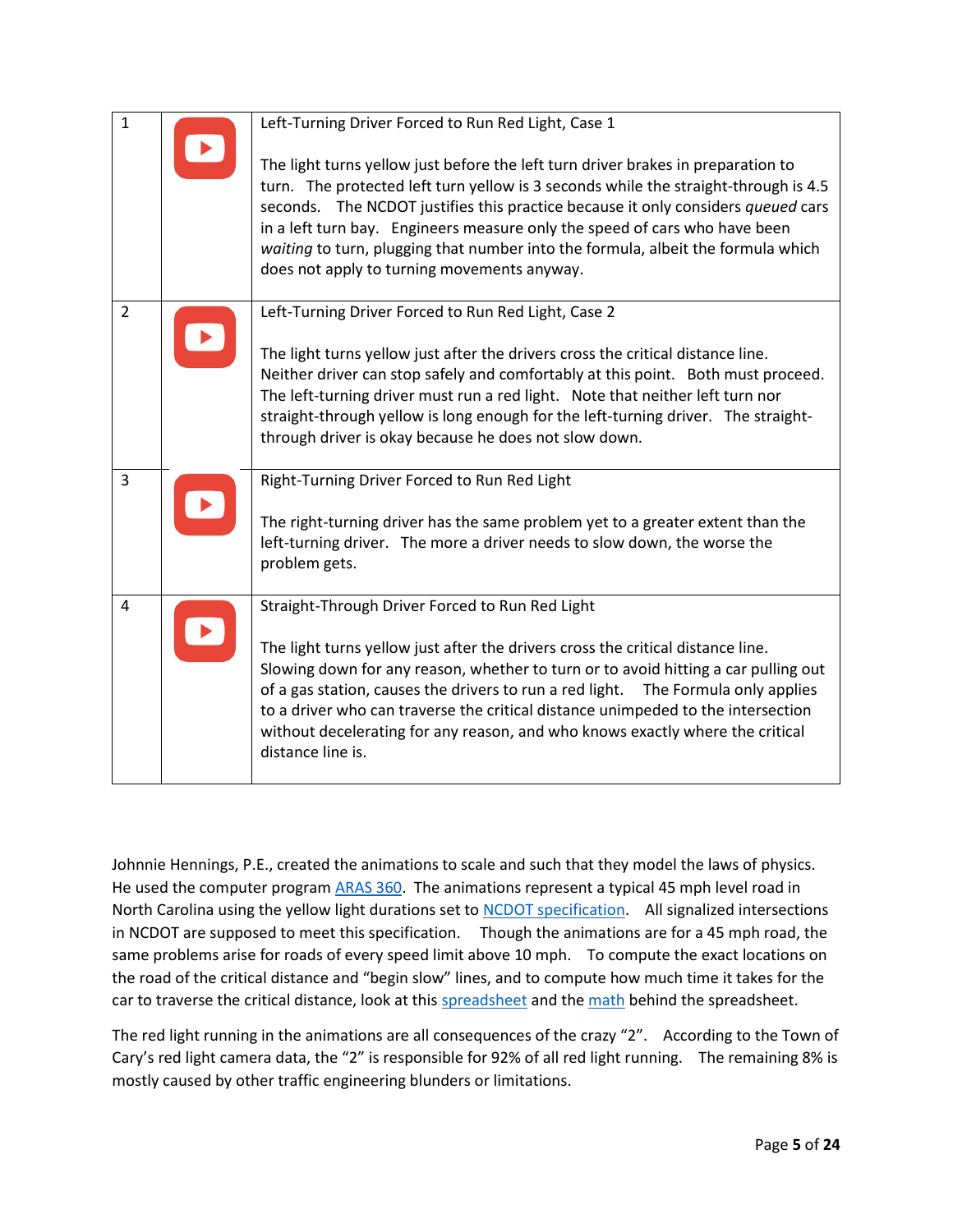# **Proof – Data Collection**

I should be able to end my complaint before getting to this section. All I am asking the Board to do is to acknowledge that the "2" in the Formula conflicts with Newton's Laws. I am asking the Board to acknowledge that the "2" is the cash cow of the red light camera industry and the perpetrator of safety problems. I hope that Board of Engineers accepts that Newton's Laws are true and immutable. I no longer assume even that because I have legally deposed the likes of Lisa Moon [\(p. 22-3 to p. 23-7\),](http://redlightrobber.com/red/links_pdf/north-carolina/Lisa-Moon-Deposition-with-Exhibits-2012-10-09.pdf) who is in charge of over 750 signalized intersections in North Carolina, who neither knows Newton's Laws nor thinks that Newton's laws apply to the motion of objects such as cars.

I do in fact have data to prove [Newton's Laws](http://redlightrobber.com/red/links_pdf/Isaac-Newton-Principia-English-1846.pdf) are upheld in North Carolina. The Town of Cary gave me th[e raw data of over 140,000 red light camera tickets.](http://redlightrobber.com/red/links_pdf/north-carolina/Red-Light-Camera-Data-Cary-All-2013-10-17.zip) For each ticket I have the data regarding the time of the violation, the amount of time the driver entered the intersection after the light turned red, and the lane type (left, straight, shared-right, dedicate right lane). Together with the yellow change interval from th[e signal plans,](http://redlightrobber.com/red/links_pdf/RLCSignalPlans.pdf) my colleagues and I analyzed the data.

The [analysis](http://redlightrobber.com/red/links_pdf/north-carolina/Cary-Time-Into-Red-Histograms.zip) of the data shows that 1) the laws of physics pertaining to objects in uniform motion with [constant acceleration](http://redlightrobber.com/red/links_pdf/Freshman-Physics-Kinematic-Equations-of-Motion.pdf) apply and that 2) traffic engineers' signal plans fail to comply with these laws of physics. Below are four graphs. The graphs are of one intersection, Walnut St at Meeting Pl. in Cary. These graphs exemplify what happens at every intersection.

Each graph is a plot of *Vehicles / Day Running the Red Light* (y axis) versus *Time into Red* (seconds).



Walnut (SB) at Meeting, 2 Left Turn Lanes, Yellow = 4 Seconds

Subtract one second from the yellow light duration above and you get the graph below: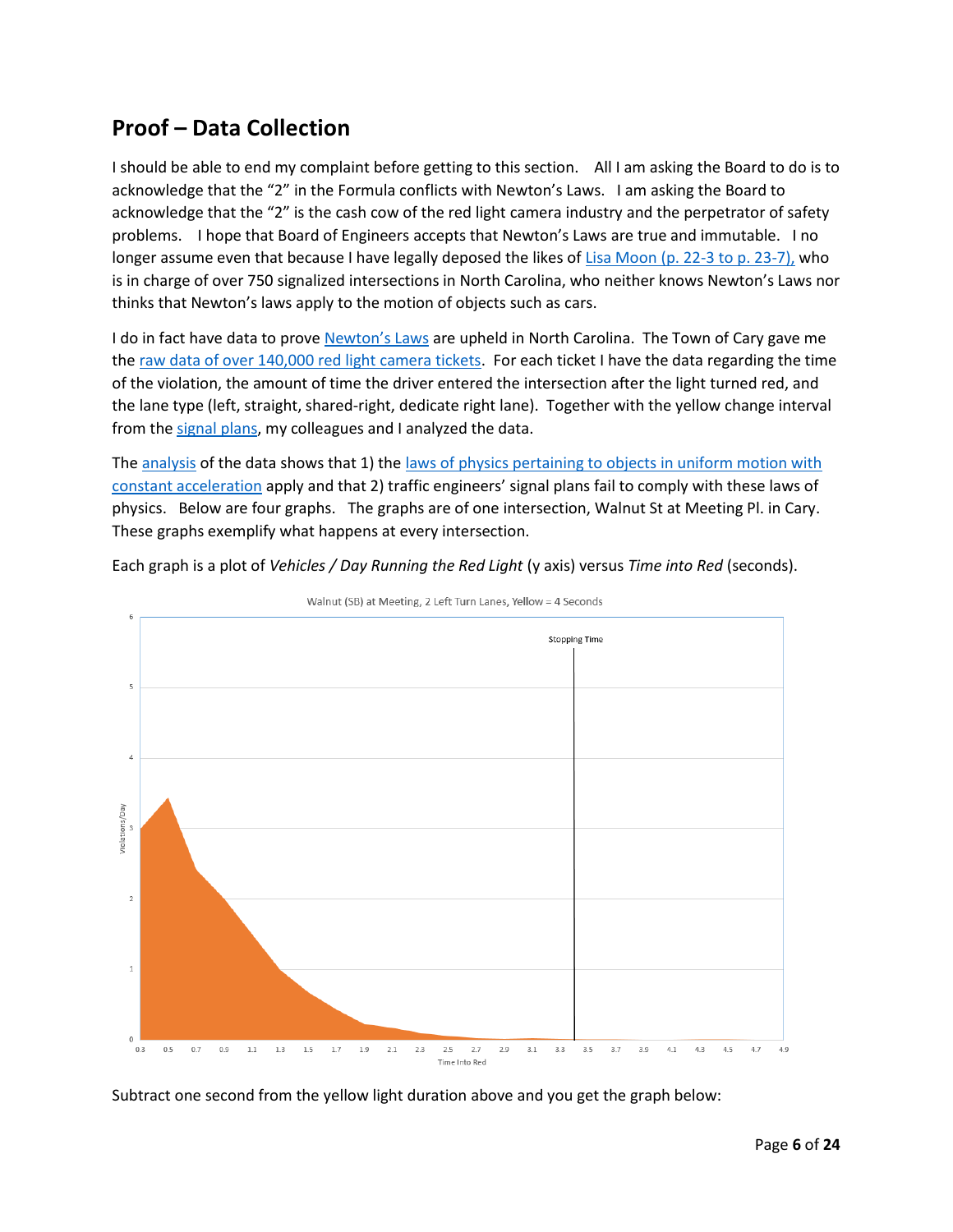

The next graph is for the same intersection, at the same scale as the left-turn graphs, but for the 2 straight through lanes. As you can see, the Formula is designed for straight-through lanes:



Walnut (SB) at Meeting, 2 Straight-Through Lanes, Yellow = 4.5 Seconds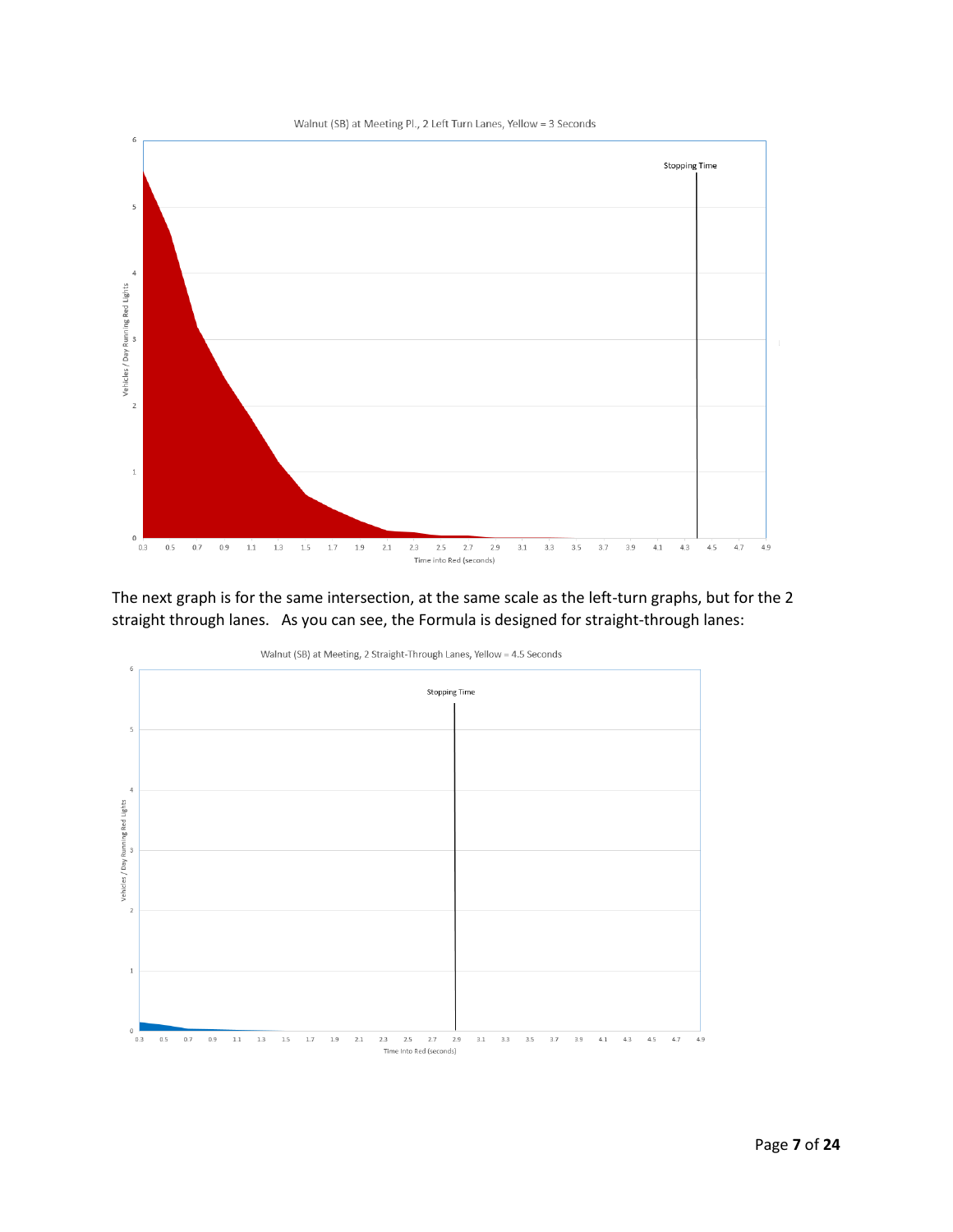Below is same straight-through lanes as above but scaled to fit the entire y-axis. Like the turning lanes, the straight-through lanes show a curve which ends at the stopping time. Some vehicles decelerate on route to the intersection because of hazards, unexpected lane changes, etc:



Minor changes in the yellow light duration radically affect the red light running rate. I also have a plot [of counts vs. time](hthttp://redlightrobber.com/red/links_pdf/north-carolina/Cary-Citations-By-Intersection.pdf) for every red light camera intersection in Cary. Every time Cary decreases or increases the yellow, the counts radically spike or dip to permanent new levels. Even a 0.1 second decrease in the yellow increases the violation rate by 50%.

The graphs show three conclusions:

- 1. Changing the yellow light duration even by a little radically affects red light running.
- 2. The Formula fails for left turns. In spite that traffic flow in the turning lanes is about 80% less than that of straight-through lanes, the left turn lanes have 20 times *more* violations.
- 3. All traffic movements require up to the Stopping Time to enter the intersection. The tail of the curve of red light runners drops to zero once Newton's  $2^{nd}$  Law is satisfied—at the time it takes a driver to stop. Stopping Time is Newton's basic equation of motion  $(t = v/a)$  plus the perception/reaction time. The amount of time drivers run red lights is the difference between the Stopping Time and what the traffic engineers give for a yellow duration.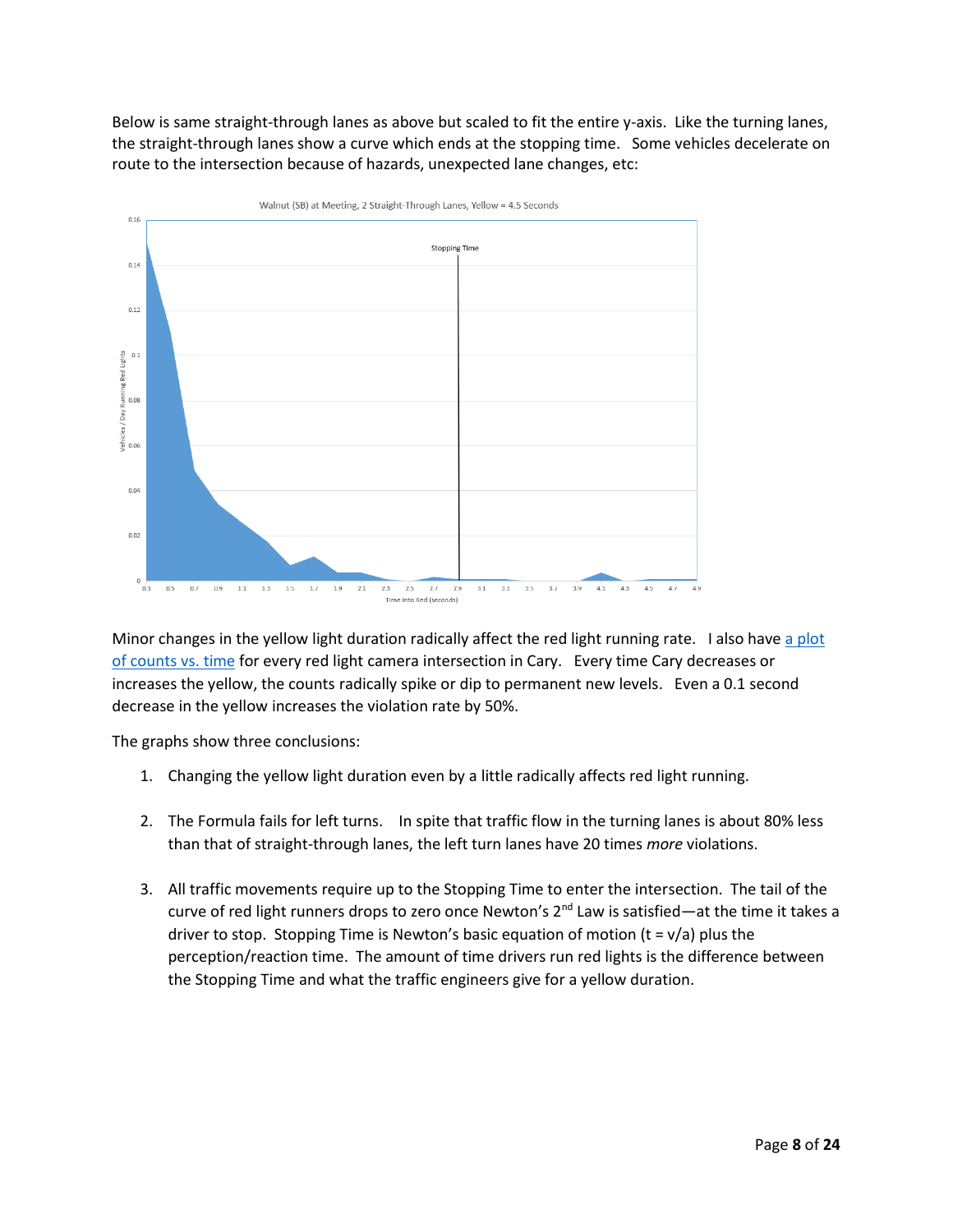# **Violations' Checklists**

I group the Engineer's violations into 5 categories.

- 1. Physics Violations
- 2. Math Violations
- 3. General Engineering Violations
- 4. MUTCD Violations
- 5. Ethics Violations

#### **Physics Violations**

.

The Engineer is guilty of the items that are checked  $\checkmark$  or endorses 'E' other engineers performing them.

- $\checkmark$  1. The Engineer does not know the meaning of the Formula.
- 2. The Engineer does not know that the Formula itself by its very nature creates dilemma zones, areas upstream from the intersection where if the driver is in it when the light turns yellow, the driver does not have a solvable stop or go decision, or there is a solution but the driver does not know what it is. A different Formula (one without the 2 in the denominator) would remove dilemma zones altogether. It would always give the reasonably perceptive driver the solution of slowing down without penalty. The Engineer does not know this is possible.
- 3. The Engineer misapplies the Formula to traffic turning left where the maximum allowable speed is greater than the intersection entry velocity. Dr. Alexei Maradudin explicitly mentions this misapplication, as well as 4 through 12, in this [letter.](http://redlightrobber.com/red/links_pdf/Yellow-Change-Interval-Dos-and-Donts-Alexei-Maradudin.pdf) All of these misapplications force drivers to run red lights.
- 4. The Engineer misapplies the Formula to traffic turning right where the maximum allowable speed is greater than the intersection entry velocity.
- 5. The Engineer misapplies the Formula to traffic executing a U-turn. A U-turn requires almost double the time computed by the Formula.
- 6. The Engineer misapplies the Formula to signals at two close-by intersections. Traffic may have to slow down for the second light (or traffic waiting for the second light) before arriving at the first light.
- 7. The Engineer misapplies the Formula to traffic proceeding straight that slows down for vehicles entering or egressing to and from business entrances and side-streets near the intersection.
- 8. The Engineer misapplies the Formula to traffic slowing down because of traffic density in the intersection makes it impossible to continue at the initial velocity when entering the intersection.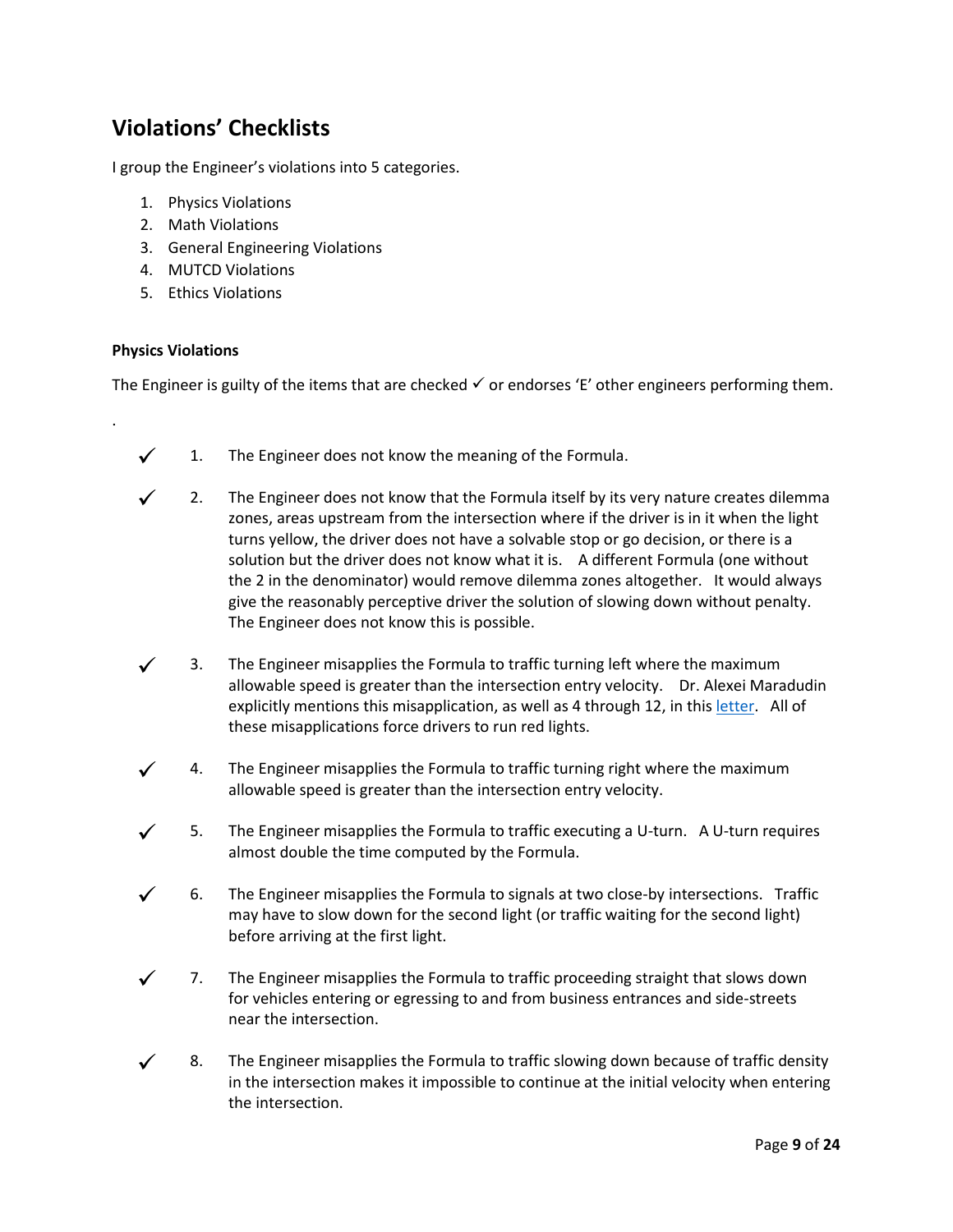- $\checkmark$  9. The Engineer misapplies the Formula to traffic slowing down because the maximum allowable speed on the far side of the intersection is less than that on the near side.
- $\checkmark$  10. The Engineer misapplies the Formula to traffic slowing down because vehicles are changing lanes in front of them.
- $\checkmark$  11. The Engineer misapplies the Formula to traffic slowing down for railroad tracks, bumps or potholes near the intersection.
- $\checkmark$  12. The Engineer misapplies the Formula to traffic slowing down for hazards like pedestrians suddenly entering the highway near or in the intersection in front of them.
- $\checkmark$  13. The Engineer misapplies the Formula to traffic slowing down for a speed table, hump or bump (in UK, a "ramp") near the intersection.
- $\checkmark$  14. The Engineer misapplies the wrong speed into the Formula. The NCDOT erroneously pl[ugs in "v" as measured at the stop bar](http://redlightrobber.com/red/links_pdf/NCSITE-Task-Force-Records-for-NCDOT-Change-Clearance-Intervals.pdf) instead of at the speed limit's critical distance.
- $\checkmark$  15. The Engineer plugs in the wrong speed into the Formula. The Engineer plugs in "v" [which is not the 85](http://redlightrobber.com/red/links_pdf/north-carolina/NCDOT-Response-To-ABC11-Maradudin.pdf)<sup>th</sup> percentile speed but rather the speed limit or less.
- $\checkmark$  16. The Engineer plugs in the wrong speed into the Formula. The Engineer plugs in "v" for a turn lane which [assumes cars are in a queue](http://redlightrobber.com/red/links_pdf/NCSITE-Task-Force-Records-for-NCDOT-Change-Clearance-Intervals.pdf) (p. 8).
- $\checkmark$  17. The Engineer plugs in the wrong grade into the Formula. The NCDOT plugs in "g" as [measured at the stop bar](http://redlightrobber.com/red/links_pdf/signal-plans/raleigh/Intersection-Analysis-Peace-at-West.pdf) (p. 15), not the average grade of the road throughout the critical distance.
- 18. The Engineer asserts that he can ignore the Formula and set the yellow shorter than the Formula. (The Engineer altogether ignores physics.)
- 19. The Engineer believes that [a deterministic equation](http://redlightrobber.com/red/links_pdf/NCSITE-Task-Force-Records-for-NCDOT-Change-Clearance-Intervals.pdf) (p. 8) (and [here\)](http://redlightrobber.com/red/links_pdf/north-carolina/NCDOT-Response-To-ABC11-Maradudin.pdf) cannot exist to model all reasonable traffic movements.
- $\checkmark$  20. Though responsible for the enforcing the motion of traffic at signalized intersections in Raleigh, the [Engineer does not know Newton's Laws of Motion](http://redlightrobber.com/red/links_pdf/north-carolina/Lisa-Moon-Deposition-with-Exhibits-2012-10-09.pdf) (p. 22-3 to p.23-7).
- $\checkmark$  21. The Engineer believes that Newton's Laws of Motion do not apply to the motion of vehicles [\(p. 22-3 to p.23-7\).](http://redlightrobber.com/red/links_pdf/north-carolina/Lisa-Moon-Deposition-with-Exhibits-2012-10-09.pdf)
- $\checkmark$  22. The Engineer has written or uses a red light camera [before/after study](http://redlightrobber.com/red/links_pdf/Red-Light-Camera-Before-After-Studies-Deceit.pdf) to justify red light cameras. The before/after study does not invoke the scientific method; therefore, the results are invalid. A conclusion from a statistical analysis without the scientific method is at best specious. The study may be pleasing to the eye but it is deceptive. The engineer does not know general science to discern the issue.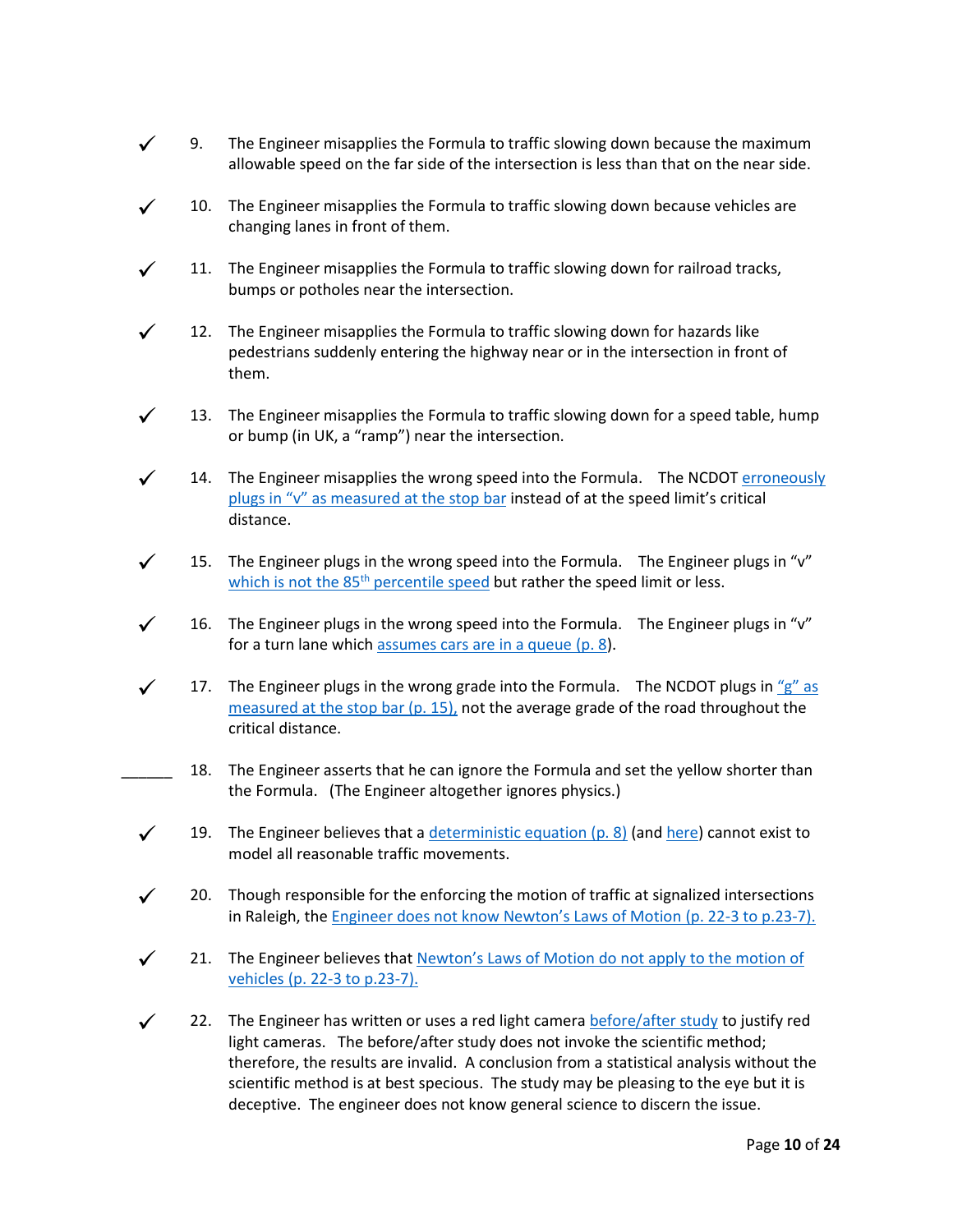#### **Mathematics Violations**

The Engineer is guilty of the items that are checked  $\checkmark$  or endorses 'E' other engineers performing them.

 1. The Engineer does not know the mathematical technique of [error propagation.](http://lectureonline.cl.msu.edu/~mmp/labs/error/e2.htm) For example, the Engineer declares that the yellow change interval is 4.5 seconds, but the interval should really be  $5.3 + / - 2.3$  seconds. Because the variables plugged into the equation have an equally valid range of values, the yellow change interval has an associated range.

> Because the Engineer does not know this, he leads law enforcement to believe that this yellow change interval is exact.

In general, in spite that the Engineer sets yellow light duration knowing in advance that it does work for a large minority of law-abiding drivers, he endorses zero-tolerance law enforcement.

#### **General Engineering Violations**

The Engineer is guilty of the items that are checked  $\checkmark$  or endorses 'E' other engineers performing them.

 $\checkmark$  1. The Engineer designs for traffic flow, traffic safety and legal movement--in that order. This priority is crucially important to understand because it underlies the Engineer's motivations. But this priority violates the statutory mandate of a professional engineer. The statute requires the Engineer to safeguard life, health and property, not to safeguard the quickest means to the destination.

> Traffic flow, safety, legal movement . . . pick any two. When flow is the goal (which it always is), safety and legality cannot happen at the same time. To increase flow, the engineer maximizes the green light time all drivers see in a given signal cycle. The only time from the signal cycle the Engineer can transfer to a green light is that from the yellow or the all-red clearance interval. So to accomplish his flow goals, he often trades yellow for green. His trade from yellow to green is a trade from legal motion to flow.

> *An intersection being safe does not mean that the intersection allows traffic to move legally.* Increasing flow at the expense of yellow causes more and more vehicles to run red lights. But the additional red light incursions do not automatically cause additional crashes. There does come a point where too little yellow causes additional rear-end collisions and too little total yellow plus all-red clearance will cause additional side-collisions.

Example. In January 2010 [at Kildaire Farms Rd \(NB\) at Cary Parkway, the NCDOT](http://redlightrobber.com/red/links_pdf/north-carolina/Cary-Citations-By-Intersection.pdf) [decreased the left turn yellow 1 second while increasing the all-red](http://redlightrobber.com/red/links_pdf/north-carolina/Cary-Citations-By-Intersection.pdf) clearance ½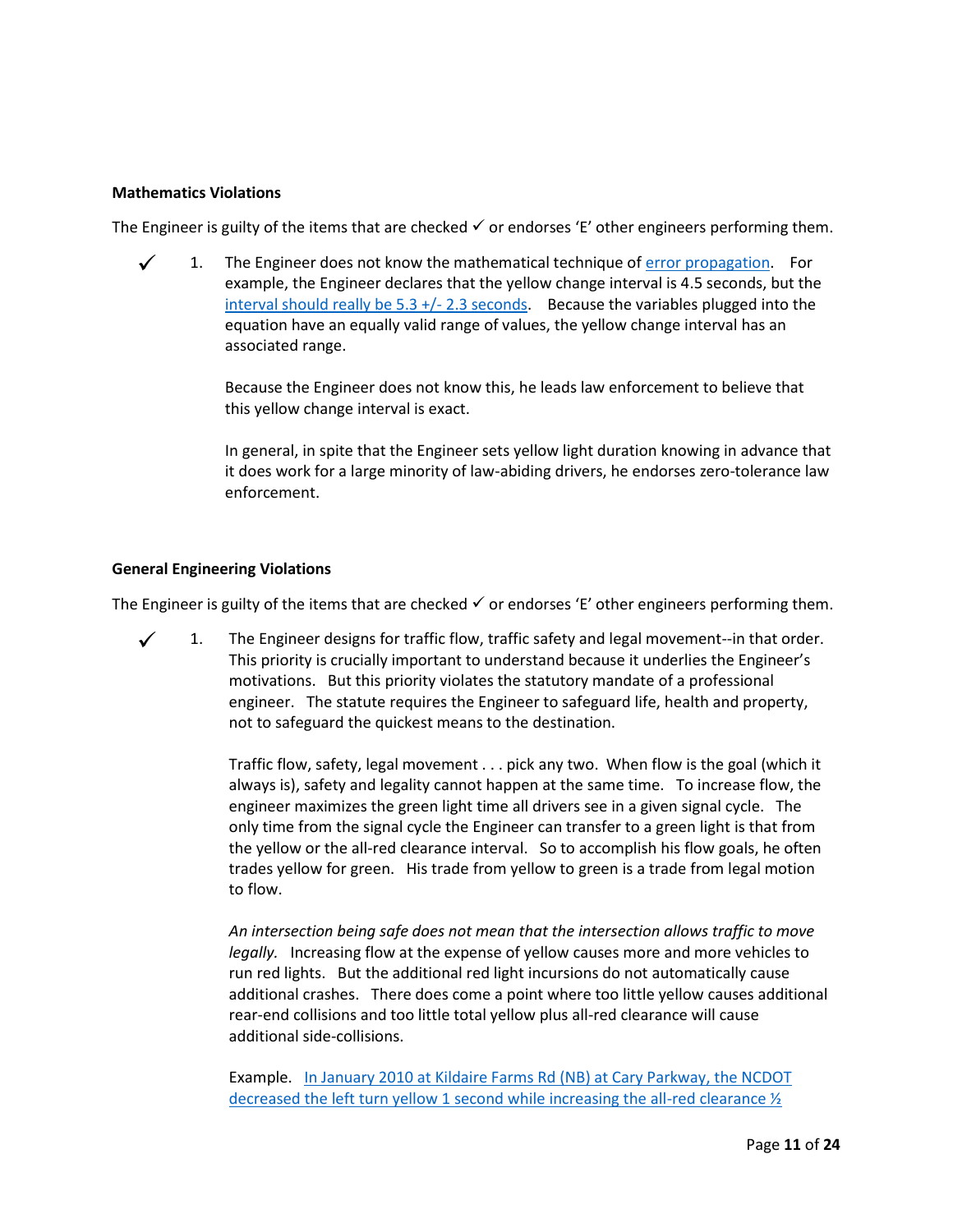[second](http://redlightrobber.com/red/links_pdf/north-carolina/Cary-Citations-By-Intersection.pdf)  $(p. 10)$ . The crash rate remained the same but the red light violations instantly surged from 60/month to a permanent 450/month. Because the new sum of the yellow and all-red intervals is ½ second less per signal cycle than before, the green light is ½ second more per signal cycle. This repetitive extra ½ second for the green makes traffic flow more efficiently. The ultimate goal of the traffic engineer. The [engineer knows that engineering is responsible for increasing](http://redlightrobber.com/red/links_pdf/north-carolina/Greg-Fuller-Deposition-2012-10-15.pdf) red light running 700% [\(p. 51:21 and on\),](http://redlightrobber.com/red/links_pdf/north-carolina/Greg-Fuller-Deposition-2012-10-15.pdf) but [insists that drivers suffer for it \(p 108:16\).](http://redlightrobber.com/red/links_pdf/north-carolina/Joseph-Hummer-Deposition-with-Errata-2012-10-17.pdf)

- 2. The Engineer ignores [the yellow change interval requirements for commercial vehicles](http://redlightrobber.com/red/links_pdf/NCSITE-Task-Force-Records-for-NCDOT-Change-Clearance-Intervals.pdf) [\(p. 5\)](http://redlightrobber.com/red/links_pdf/NCSITE-Task-Force-Records-for-NCDOT-Change-Clearance-Intervals.pdf) or vehicles pulling trailers or boats. The Engineer always assumes that approaching vehicles are solo passenger sedans. The Engineer forces a greater percentage of school buses, public buses, tractor trailers and vehicles hauling trailers/boats/other to run red lights. Because of their weight and concerns over jack-knifing and shifting cargo, these vehicles need [about 2 seconds](http://redlightrobber.com/red/links_pdf/Dilemma-Zone-Driver-Behavior-as-a-Function-of-Vehicle-Type-Time-of-Day-and-Platooning.pdf) more yellow (p 88, Table 3, 85<sup>th</sup> [Percentile requirement for Tractor-Trailers\).](http://redlightrobber.com/red/links_pdf/Dilemma-Zone-Driver-Behavior-as-a-Function-of-Vehicle-Type-Time-of-Day-and-Platooning.pdf)
- $\checkmark$  2a. The Engineer ignores the [extra yellow time requirements for vehicles with air brakes](http://redlightrobber.com/red/links_pdf/north-carolina/NC-Commerical-Drivers-License-Manual.pdf) [\(p. 5-9\).](http://redlightrobber.com/red/links_pdf/north-carolina/NC-Commerical-Drivers-License-Manual.pdf) Traffic engineers always shorts a yellow by about 0.75 seconds for such vehicles.
- $\checkmark$  2b. The Engineer uses 11.2 ft/s<sup>2</sup> for deceleration all the time. At best, commercial vehicles with empty tractor-trailers have a safe and comfortable deceleration o[f 8.0](http://redlightrobber.com/red/links_pdf/Commercial-Truck-Deceleration-Rates-NCHRP-RPT-505.pdf)   $\frac{\text{ft}}{\text{s}^2}$  [on wet pavement](http://redlightrobber.com/red/links_pdf/Commercial-Truck-Deceleration-Rates-NCHRP-RPT-505.pdf) (p. 48).
- $\checkmark$  2c. The Engineer uses 11.2 ft/s<sup>2</sup> for deceleration all the time. Public buses and school buses have a maximum of deceleration of 7.4 ft/s<sup>2</sup>. Quicker decelerations result *in* [knocking forward-facing standard passengers off their feet.](http://redlightrobber.com/red/links_pdf/Transit-Vehicles-Deceleration.pdf)
- 3. The Engineer plugs in 11.2 ft/s<sup>2</sup> for deceleration. That rate is aggressive and applicable only for emergency stopping. (It is the 90<sup>th</sup> percentile rate for emergency stopping: [AASHTO Green Book, 2011, p3-3\)](http://redlightrobber.com/red/links_pdf/AASHTO-Perception-Reaction-Times-2011.pdf). Engineer expects drivers to slam on the brakes for a normal yellow light. Most States use 10 ft/s<sup>2</sup>--the 50<sup>th</sup> percentile for comfortable stopping.
- 4. The Engineer plugs in 11.2 ft/s<sup>2</sup> for deceleration. Any rate greater than 8.0 ft/s<sup>2</sup> implies dry pavement. When rain makes the pavement wet, the friction between road and tire decreases thus making a driver brake harder to achieve the same deceleration. Whether it is comfortable for a driver to brake harder varies by driver and vehicle.
- 5. The Engineer assumes a perception/reaction time of 1.5 seconds. 1.5 seconds is the  $85<sup>th</sup>$  percentile time for a very simple intersection. AASHTO recommends an  $85<sup>th</sup>$ percentile of over 2.5 seconds for an intersection of average complexity.
- 6. After the yellow indication terminates, the Engineer does now allow the slowest driver the time to traverse the intersection. The Engineer uses the maximum allowable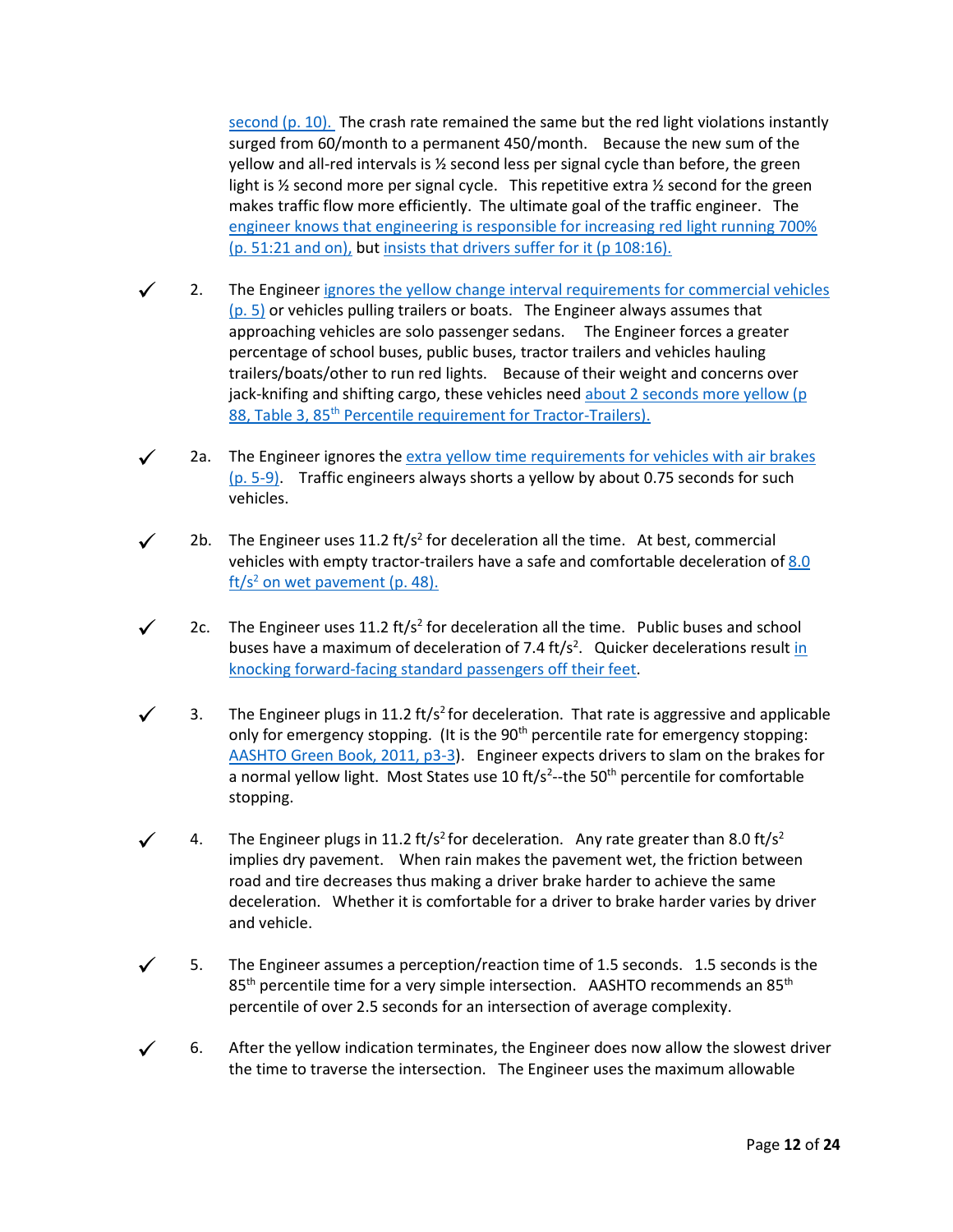speed instead of the intersection traversal speed of a vehicle turning left. The Engineer shorts the all-red clearance time.

- 7. When setting the yellow change interval, the Engineer ignores the fact that a train trestle blocks the signal head for 100 feet within the critical distance upstream from the intersection. For 2 seconds when it is most critical, the driver cannot see the signal head. The Engineer did not add 2 seconds to the yellow change interval to compensate.
- 8. The Engineer did not put back-plates on the signal head. Therefore there is no contrast between signal and background. The driver has a hard time seeing the light.
- 9. The Engineer did not put back-plates on the signal head *and* the roadway stretches East and West such that the brightness of the Sun masks the signal indications in the morning and evening hours.
- 10. The Engineer created a visual problem for drivers at the intersection. Straightthrough signals are in front of the left turn lanes.
- 11. The Engineer created a visual problem for drivers at the intersection. There is a separate right turn lane but there is no signal head in front of this lane.
- $\checkmark$  12. The Engineer created a visual problem for drivers at the intersection. The signal head is not in line-of-sight throughout the entire critical distance.
- $\checkmark$  13. The Engineer set the max-green too short. The green light does not last long causing an *unreasonable bottleneck* at the intersection. Drivers get frustrated and run the red light because of the unreasonableness.
- $\checkmark$  14. The Engineer did not use a loop to detect traffic waiting at the stop bar. It takes too long for the light to turn green and drivers must wait for nothing.
	- 15. The Engineer placed the actuation sensors at the wrong distances from the intersection. Actuation sensors detect the presence, number and/or speed of vehicles. Some sensors should be placed at the stop bar. Some sensors should be placed in the dilemma zone (the zone created by the Formula) whose purpose is to delay the yellow until the vehicles are no longer in the zone. Some sensors detect approaching traffic and turn the light green before the vehicle has to slow down. Because the Engineer does not know physics, the Engineer placed these sensors in the wrong location.
- 16. The Engineer placed the red light camera detector loops in the intersection, not before the stop bar. Vehicles enter the intersection legally on a yellow. The light turns red and the vehicles pass over the detector loops. Drivers receive a ticket for running a yellow light.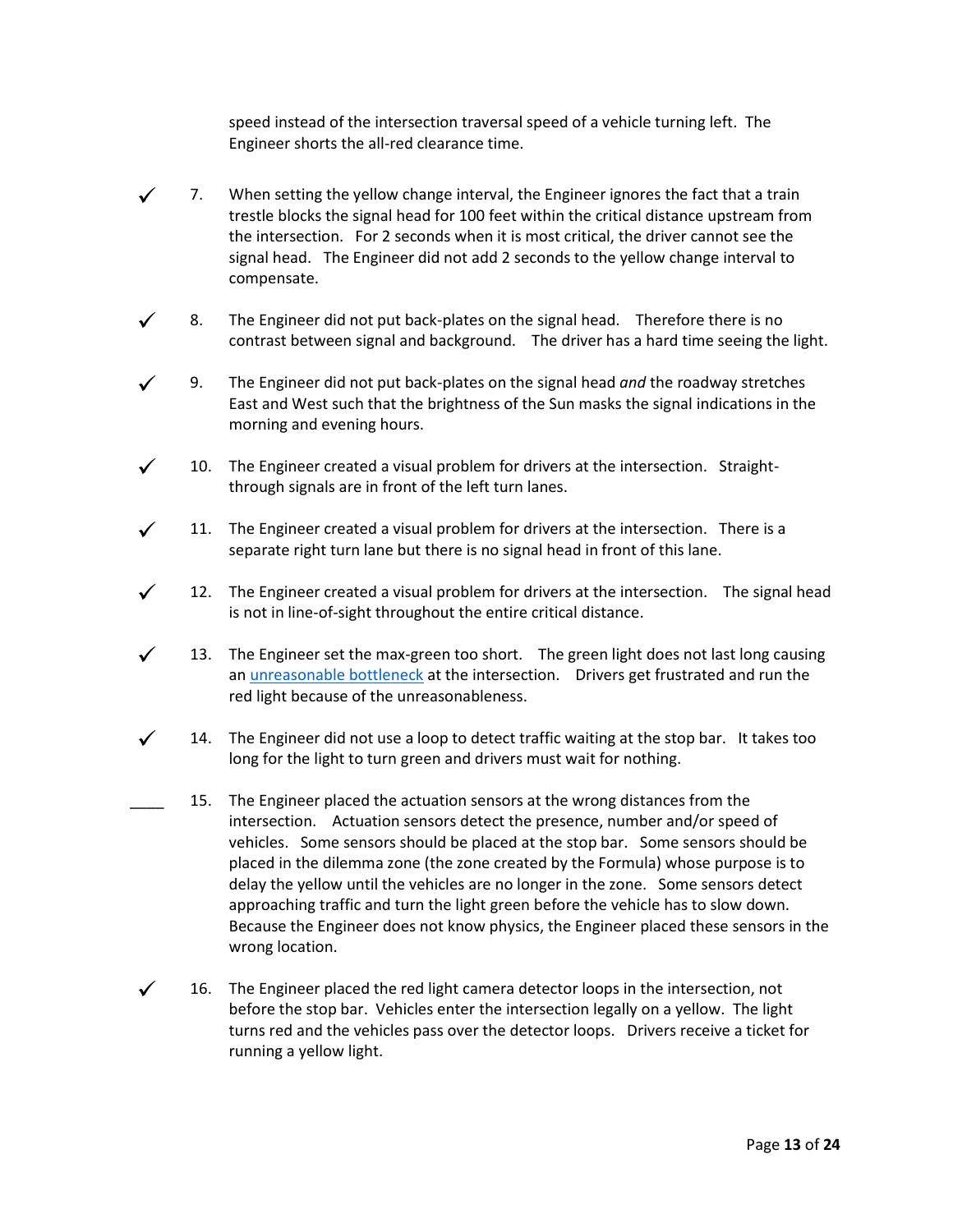- $\checkmark$  17. The Engineer did not mark the stop bar properly. The stop bar is not clearly defined, or looks different than the stop bars on the other approaches to the intersection. The stop bar may also be worn off. Drivers are confused about where exactly to stop.
- $\checkmark$  18. The Engineer set up the red light camera such that it gives tickets to people running yellow lights.
- $\checkmark$  19. The Engineer set his yellow change intervals according to the wrong speed limit. The information on the traffic signal plan conflicts with the speed limit order of the DOT.
- 20. The intersection is under construction. The lights are not functioning properly but the Engineer failed to turn off the red light cameras. The Engineer violates the engineering-first, enforcement-second rule.
- 21. The State (e.g., Louisiana, West Virginia, Rhode Island, Tennessee, Oregon) has a restrictive yellow law and that requires the yellow light to be long enough for the driver to traverse the critical distance *and clear* the intersection. But the Engineer treats the yellow change interval as if the State has a permissive yellow law. The Engineer shorted the yellow change interval by not adding to it the all-red clearance interval. The Engineer designs the intersection so that conflicting traffic can be in the intersection at the same time.
- 22. The left turn lane has a permissive green phase but oncoming traffic make turning too dangerous. The left turn lane should only have a protected left turn green.
- $\checkmark$  23. The left turn lane has a permissive green phase. It is inconsistent. All other intersections nearby along the same highway do not have a permissive green phase. They only having a protected phase.

### **The Manual of Uniform Traffic Control Devices Violations**

The Engineer is guilty of the items that are checked  $\checkmark$  or endorses 'E' other engineers performing them.

- $\checkmark$  1. For the same yellow light indication, the Engineer violates the MUTCD by setting it to different durations depending whether the signal phase is in protected turn mode or permissive mode. This creates an unpredictability to the length of the yellow light. A driver can see 4.5 seconds, go around the block and then see 3 seconds from the same yellow indication. This practice violate[s MUTCD 4D.17-07, 4D.26-09, 4D.04-3B, 1A.13-](http://redlightrobber.com/red/links_pdf/MUTCD-2009-Rev-2-2012.pdf) [258.](http://redlightrobber.com/red/links_pdf/MUTCD-2009-Rev-2-2012.pdf)
- 2. The [MUTCD 4D.26-01](http://redlightrobber.com/red/links_pdf/MUTCD-2009-Rev-2-2012-Yellow-Light-Requirements.pdf) standard requires the yellow light in the yellow change interval to be a *steady* yellow. Only when the yellow light reaches full luminosity can one consider the yellow light *steady*. The Engineer does not discern between the traffic signal plan's values for the yellow change intervals and what appears in real world. The signal plan's values are actually the yellow light *electric circuit-on times*, not the real yellow change intervals.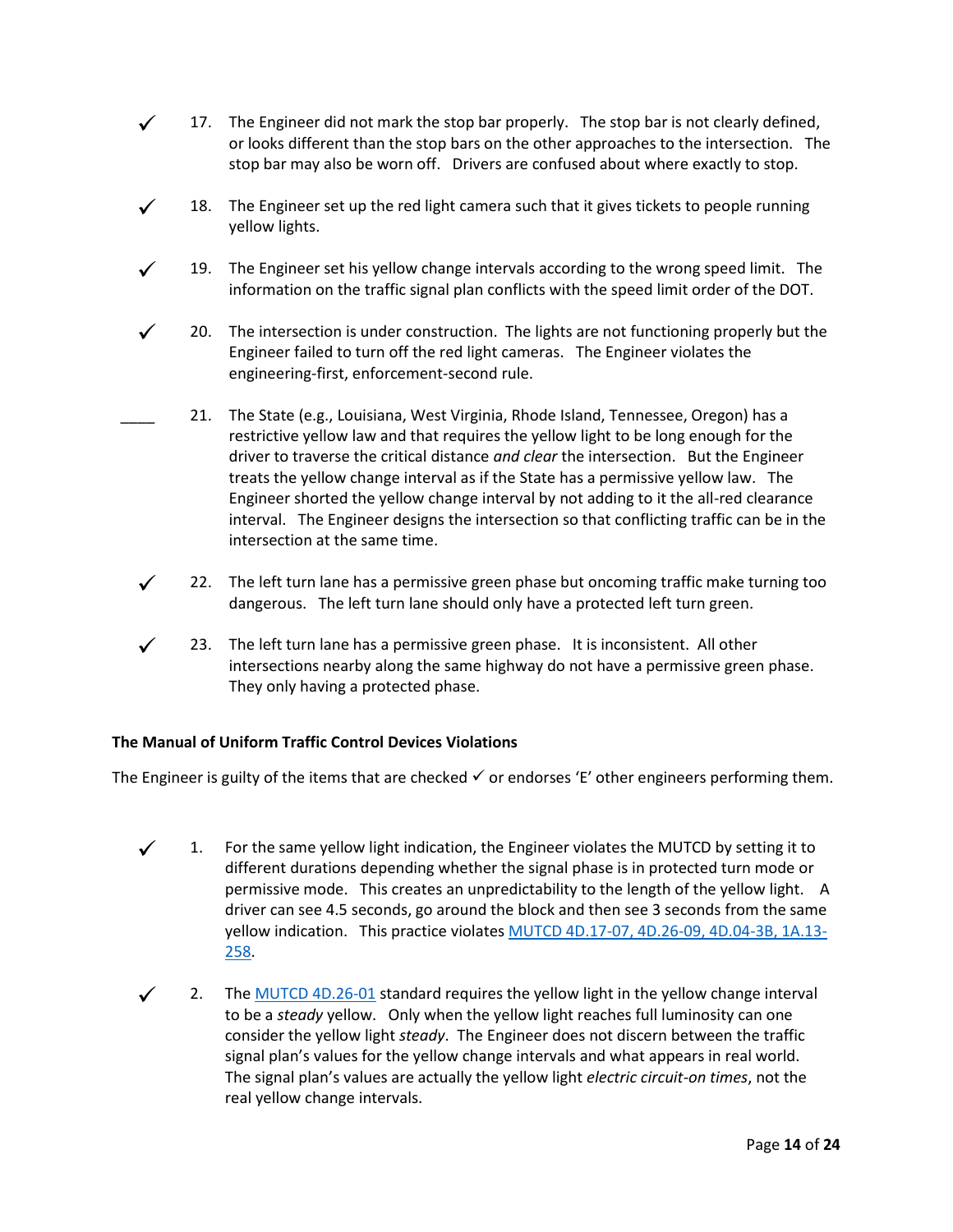Once the traffic controller computer turns on the yellow light circuit, it takes about 0.2 seconds for relays to fire, rectifiers to condition the current, and the [bulbs to](http://www.youtube.com/watch?v=JocjaCTbrTc)  [illuminate.](http://www.youtube.com/watch?v=JocjaCTbrTc) When the traffic signal plan says the yellow change interval is 3.8 seconds, the fully-illuminated yellow the driver sees is 3.6 seconds.

A driver's decision to stop or go hinges on the length of the steady yellow light. 0.2 seconds is significant to the legal motion of traffic. Red light camera data shows that 20% of drivers run the red light within 0.2 seconds of the light turning red.

By not discerning *steady* in the MUTCD requirement, the Engineer makes an engineering violation. The Engineer does not set the yellow light long enough so that the steady portion of the yellow indication equals or exceeds that of the Formula.

- $\checkmark$  3. For the same yellow light indication, the Engineer violates the MUTCD by using a traffic controller which randomly varies the yellow light duration over +/- 0.1 seconds for different signal cycles. This happens when the Engineer uses LEDs for the lights but the electric current from the traffic controller to the LEDs is AC. Because LEDs are DC devices, a rectifier converting AC to DC has to be put in the circuit between the traffic controller and the LEDs. Rectifiers contain electrolytic capacitors. Capacitors take time to charge. The phase of AC sinusoidal wave form coming from the traffic controller determines how fast the rectifier's capacitors charge and thus its turn-on point. Because each signal cycle begins at a different AC phase, this gives the yellow light duration a randomness. The hardware is faulty by design. The traffic controller should send DC directly to the LEDs. By using this type of traffic controller, the Engineer violate[s MUTCD 4D.17-07, 4D.26-09, 4D.04-3B, 1A.13-258.](http://redlightrobber.com/red/links_pdf/MUTCD-2009-Rev-2-2012.pdf)
- 4. In the turn lane phasing of the intersection, the Engineer did not follow the steady yellow arrow by a steady red indication. Instead a flashing yellow arrow appears immediately after the steady yellow arrow. This violates [MUTCD 4D.05 \(03\) B.3.](http://redlightrobber.com/red/links_pdf/MUTCD-2009-Rev-2-2012.pdf) A steady red light must follow any steady yellow light. Without the all-red clearance interval, turning vehicles can be in the intersection at the same time conflicting traffic has the right-of-way.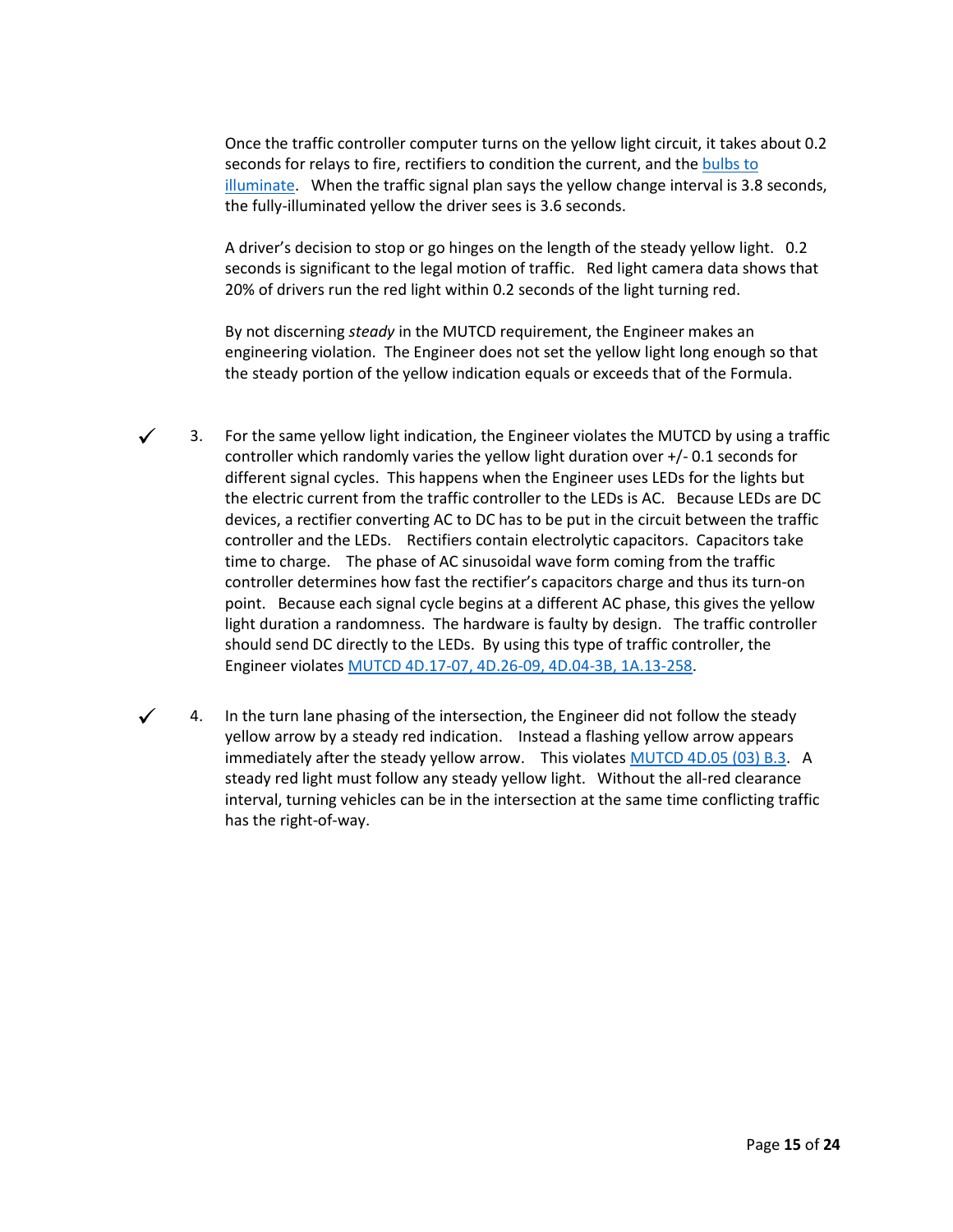### **Ethics Violations**

The Engineer is guilty of the items that are checked  $\checkmark$ .

- 1. The Engineer fails to tell law enforcement of the error built into his calculation of the yellow change interval. He endorses law enforcement to punish his imprecise calculations with zero tolerance. See Mathematics Violation 1.
- $\checkmark$  2. The Engineer fails to tell law enforcement that using the Formul[a demands](http://redlightrobber.com/red/links_pdf/Transportation-And-Traffic-Engineering-Handbook-1982.pdf) that some drivers must accelerate to beat the light. The Formula's demand conflicts with the DMV Driver [Handbook's](http://redlightrobber.com/red/links_pdf/NCDMV-Handbook-Beat-the-Light.pdf) (p. 69) command to not beat the light. Some municipalities use their red light cameras as speed cameras. By legal definition, the Engineer has caused entrapment.
- 3. The Engineer allows red light cameras to go up in spite of the fact that the presence of red light cameras takes the driver's attention away from the road. The driver is over concerned with the financial consequences for running a red light than paying attention to hazards.
- 4. The Engineer knew about a failure in the traffic signal plan of record. The failure even violates the DOT's own specifications. [The Engineer lied to me and allows the public](http://redlightrobber.com/red/links_pdf/Spencer-Speed-Limit-Mistake-at-Cary-Towne-Blvd.pdf)  [to take the penalty for the failure so that his employer, the municipality or the NCDOT,](http://redlightrobber.com/red/links_pdf/Spencer-Speed-Limit-Mistake-at-Cary-Towne-Blvd.pdf)  [won't be held r](http://redlightrobber.com/red/links_pdf/Spencer-Speed-Limit-Mistake-at-Cary-Towne-Blvd.pdf)esponsible.
- 5. By design the Engineer tunes the yellow change interval according to the [ITE](http://redlightrobber.com/red/links_pdf/ITE-Determining-Vehicle-Signal-Change-Intervals-1989.pdf)  [recommendation of allowing up to 3% of drivers to run red lights](http://redlightrobber.com/red/links_pdf/ITE-Determining-Vehicle-Signal-Change-Intervals-1989.pdf) (p 30). ITE states that increasing the yellow time can reduce the percentage to near 0% but ITE simultaneously subscribes to the fact that the DOT's goals trump those of law enforcement. Therefore the Engineer's practice is to force drivers to run red lights but the Engineer does not inform law enforcement of the conflict of interest.
- 6. [The Engineer has committed fraud by omitting a persons' legal rights in legal](http://redlightrobber.com/red/links_pdf/north-carolina/John-Sandor-Omission-to-Secure-Payment-Fraud-Red-Light-Camera-Raleigh.pdf)  [documents \(red light camera citations\) in order to secure payment for the red light](http://redlightrobber.com/red/links_pdf/north-carolina/John-Sandor-Omission-to-Secure-Payment-Fraud-Red-Light-Camera-Raleigh.pdf)  [camera company and/or City.](http://redlightrobber.com/red/links_pdf/north-carolina/John-Sandor-Omission-to-Secure-Payment-Fraud-Red-Light-Camera-Raleigh.pdf) Because the amount of the fraud totals millions of dollars, the Engineer committed a felony.
- 7. The Engineer has committed extortion by overstepping the State's enabling statutes. He forces or encourages drivers to incriminate themselves and/or sign affidavits beyond the statutes' mandates. He does this is order to secure money for the red light camera company and/or City.
- $\checkmark$  8. In full knowledge that he or his fellow engineers were responsible for sudden permanent increases in red light running, the Engineer endorses innocent motorists to take the penalty for engineering changes. The Engineer washes his hands of his contribution and blames the City for penalizing such motorists.
- 9. The Engineer knows the posted speed limit is 45 mph. The Engineer allows the yellow change interval to be set to around 3 seconds, a MUTCD *minimum*, which algebraically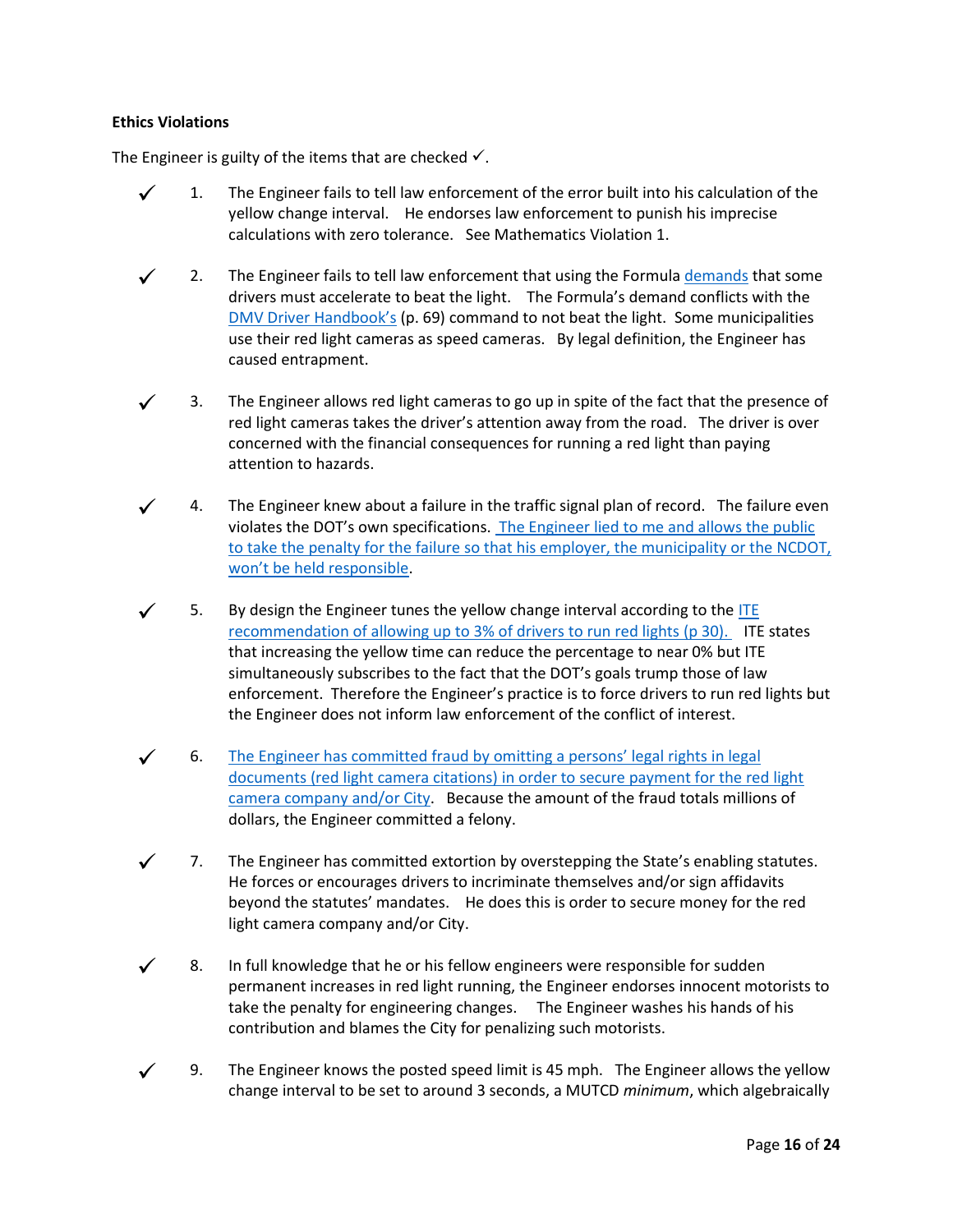makes the speed limit 23 mph. [The Engineer acknowledges the engineering](http://redlightrobber.com/red/links_pdf/north-carolina/Joseph-Hummer-Deposition-with-Errata-2012-10-17.pdf)  discrepancy but endorses [law enforcement to punish drivers for it](http://redlightrobber.com/red/links_pdf/north-carolina/Joseph-Hummer-Deposition-with-Errata-2012-10-17.pdf) (p 63:7).

 $\checkmark$  10. The Engineer increased the overall signal cycle time. The traffic signal changes to red less frequently during the day giving drivers fewer opportunities to run a red light. The effect causes a dramatic decrease in the red light running violation rate.

> The problem is not the change to the signal cycle time. It is the Engineer's failure to inform the city and police that it was the signal cycle time change which induced the decreased violation rates. The Engineer allows the city to believe the decrease was due to the effectiveness of the cameras. This omission allows the city to continue defrauding the public.

11. The Engineer does not notify law enforcement of possible faulty pedestrian walk controller hardware and allows cities to unjustly punish drivers. The pedestrian walk button is stuck in the on position. This gives priority to non-existent pedestrians but minimizes or eliminates the green time for conflicting traffic movements. This causes traffic to jam and drivers to ignore the red light.

# **The Engineer's Cathedral of Assumptions**

Traffic engineers have built a cathedral of assumptions which they substitute for math and physics. I've heard the same assumptions from almost every traffic engineer. So our Engineer is not an isolated case but rather represents his profession at large. [Dr. Joshua Bressler,](http://jrblaw.com/Bressler%20Law%20PLLC%20profile%20August%202011.pdf) a lawyer and engineer in New York City puts it this way:

"It is easy to call a doctor a quack when he is the only doctor, who when performing an appendectomy, removes the heart instead. In the case of traffic engineers, all of them are removing hearts."

I acknowledge that the Engineer uses *methodologies*. But I discern between a *methodology* and an *engineering practice*. Here is where the rubber meets the road. *I assert that these methodologies are not engineering practices*. *I assert that their engineering judgments lack engineering.* Their methodologies *oppose* the laws of the mathematical and physical sciences therein disqualifying them as engineering practices. These methodologies are not arbitrary. They are worse than arbitrary. The methodic nature of these practices introduces *systematic* error creating predictable illegal movement of traffic and harm to motorists. The red light camera companies know it and exploit the systematic errors for financial gain. For example, Redflex boasts of its "accurate and robust violation calculator" which predicts the revenue from intersections based solely on the existence of these systematic traffic engineering flaws.

Traffic engineers rely on publications by the Institute of Transportation Engineers (ITE). To traffic engineers, ITE is the gold standard. In this singular area of the yellow light duration, ITE has proliferated publications teeming with contradictory methodologies originating from the ignorance of math and physics. Traffic engineers follow ITE . . . right off the cliff.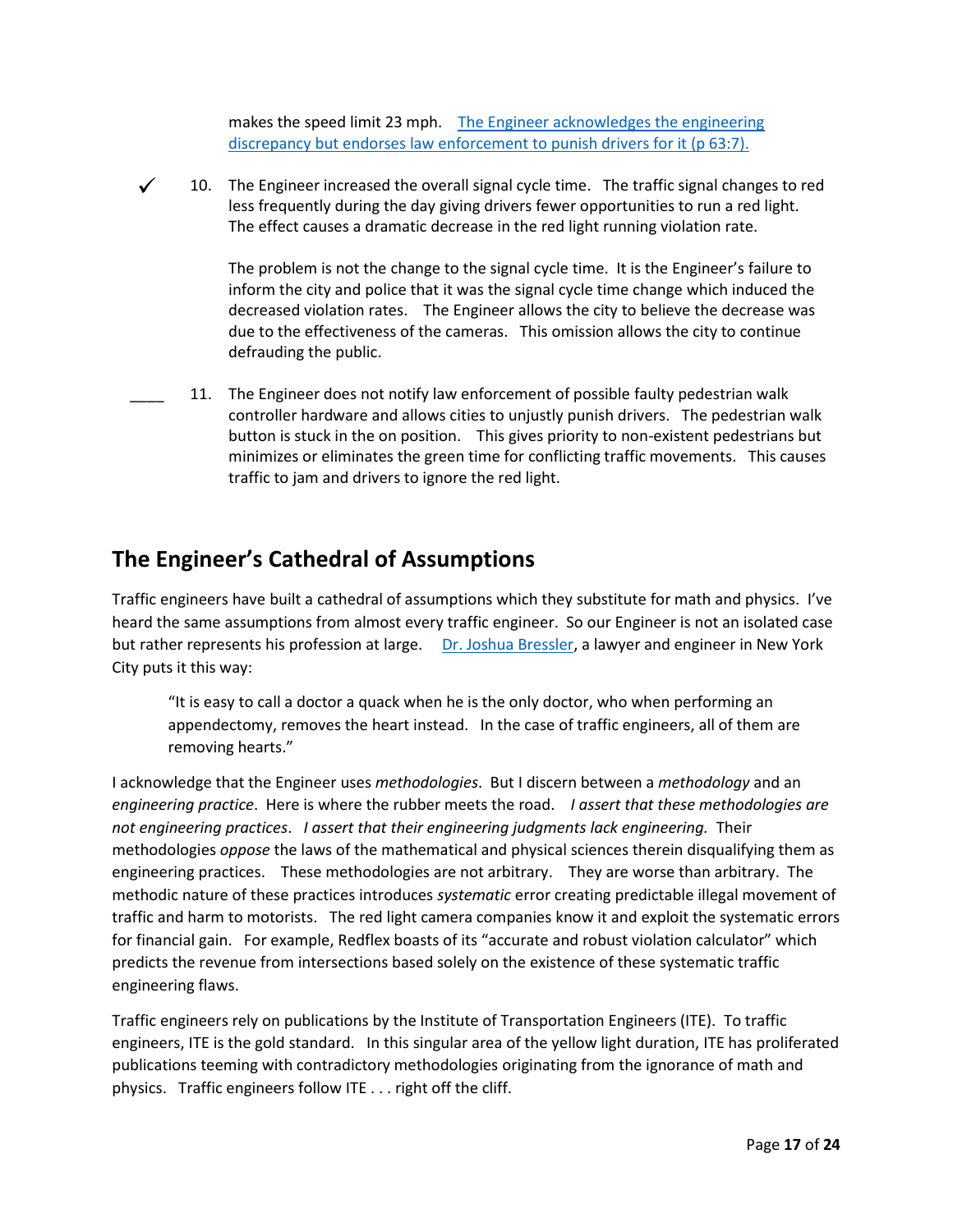In ITE publications circa 1982-1989, ITE described the physical behavior of the Formula correctly. ITE publications have gone downhill since. Over the past 20 years, the meaning of the Formula has been lost.

The math and physics errors began earlier than 1982. The errors formally began in [1920](http://en.wikipedia.org/wiki/William_Potts) with the invention of the yellow light. The length of the yellow light was a free-for-all until 1959. I[n 1959 Gazis,](http://redlightrobber.com/red/links_pdf/The-Problem-of-the-Amber-Signal-Light-in-Traffic-Flow.pdf)  [Herman and Maradudin, derived](http://redlightrobber.com/red/links_pdf/The-Problem-of-the-Amber-Signal-Light-in-Traffic-Flow.pdf) the yellow light Formula in order to get some consistency in duration. In 1965, ITE miscopied their Formula into its [Traffic Engineering Handbook.](http://redlightrobber.com/red/links_pdf/Traffic-Engineering-Handbook-1965-3rd-Edition.pdf) ITE omitted the "naught" in  $v<sub>o</sub>$  and the "analytic considerations" section from the original paper, thereby hiding the original application of the Formula. The "naught" in the Formula implicitly specifies that the initial velocity used in the Formula is measured at the critical distance. To this day these omissions cause traffic engineers confusion and error. For example the NCDOT thinks v could be at the stop bar, the middle of a left turn queue, the end of turn queue, 100', 200' . . . . They guess. [They haven't a clue](http://redlightrobber.com/red/links_pdf/NCSITE-Task-Force-Records-for-NCDOT-Change-Clearance-Intervals.pdf). The Engineer's confusion and error are what give rise to this complaint. Any person who knows introductory physics takes one look at the Formula and knows where v and g should be measured and the restrictions under which the Formula operates.

*The confrontation between the Engineer and the Board of Engineers will take place at the border separating science/math from his methodologies*. Remember, it is about the crazy "2". It is about v/2a whereas Isaac Newton says it must be "v/a".

# **Confrontation**

I ask you to confront the Engineer over the meaning of the physics in his Formula. Ask the Engineer, "What does the Formula mean? Describe the movement the Formula models. What does the driver have to know and do to make this Formula work? How fast must the driver move? Where do you measure 'v'?" The Engineer does not know any of these things. Engineer has literally picked his Formula off a shelf. He never considered how the Formula should be physically applied in the real world. He is not concerned with physics. From previously-taken legal depositions of engineers, the Engineer will deflect your questions away from physics. He will attempt to turn your attention to his cathedral of assumptions.

The Engineer's assertions will start with federally-accepted guidelines. The Engineer will point out, "The MUTCD says the yellow duration must be from 3 to 6 seconds. I obey that." The Engineer will assert, "ITE and [NCHRP-731](http://redlightrobber.com/red/links_pdf/north-carolina/NCHRP-Guidelines-for-Timing-nchrp_rpt_731.pdf) state that I can apply the Formula to all traffic lanes. ITE says that in the left lane, cars go slower and so I can use a v smaller than the speed limit. That is common sense. So I do that." (The Engineer does not know that the Formula computes the time it takes to traverse a fixed distance which is the same for all lanes of traffic, and that the slower a driver goes though the fixed distance, the more yellow time he needs to traverse it.) When you suggest, "Why not lengthen the yellow light?" the Engineer will reply, "If we make the yellow light too long, drivers will disrespect the yellow and treat it like a green." When you counter, "Is there a problem with running a yellow light? People do that now. Is it not better to run a yellow light than a red light?" or "What study shows that people will disrespect the yellow?" The Engineer cannot reply. He has nothing. The assertion has a long history of being an unsubstantiated rumor. (I traced the rumor back to the 1940s.) There are rare moments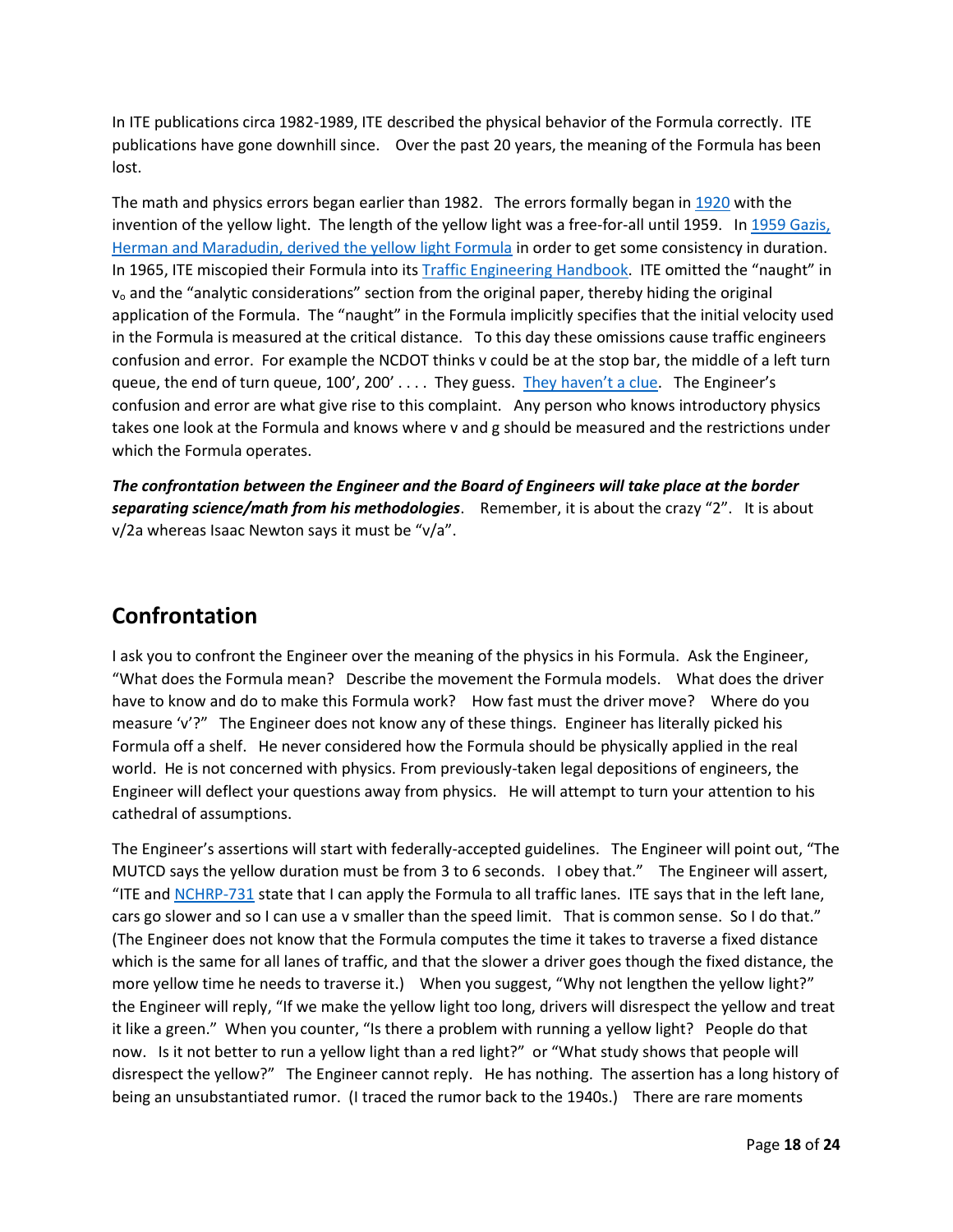when an engineer will admit the Formula does not work for turning motions, but then the engineer assume[s there can be no deterministic equation that models all traffic.](http://redlightrobber.com/red/links_pdf/north-carolina/NCDOT-Response-To-ABC11-Maradudin.pdf) Had the engineer knew what the Formula meant to begin with, he himself could have derived th[e deterministic equation that models](http://redlightrobber.com/red/links_pdf/Yellow-Light-Duration-Derivation.pdf)  [all traffic \(eq. 41\).](http://redlightrobber.com/red/links_pdf/Yellow-Light-Duration-Derivation.pdf)

The Engineer will vehemently defend himself and protect his assumptions. "We have used Formula for years. It is proven. You don't see mayhem at traffic signals do you?" But if you measure his success by the profits of the red light camera companies, whose accounting ledgers reveal that entire city populations have become violators by running red lights, the engineers have clearly failed. Because the Engineer's practices oppose the laws of physics, enforcing the Formula to precision is like enforcing a law forbidding gravity.

The Engineer asserts, "When ITE, MUTCD or NCDOT says it, it is an established engineering practice and I must follow it." But the assertion is non-sequitur.

*Engineering practices are established by the proper application of the mathematical and physical sciences.* Engineering practices are not established by ITE, the MUTCD or the NCDOT. Most of the time ITE, MUTCD and NCDOT do not address issues of math or physics. But when they do, the Engineer should use math and physics to recognize whether ITE, the MUTCD and the NCDOT got it right. In our case, there is a red-flag discrepancy between the Formula and  $t = v/a$ . Without knowledge of physics, the Engineer neither recognized the problem nor saw its ramifications.

The more the Engineer knows math and physics, the more he condemns himself. One cannot know what the Formula does and then defend it without backing oneself into an intellectual corner. At one legal deposition, we asked, "The posted speed limit on Walnut Street at Meeting Place is 45 mph. What is the speed limit in the left turn bay?" One engineer replied, "I don't know. I will have to ask a lawyer." The engineer knew that his colleague [plugged in 20 mph for a left turn lane but also knows](http://redlightrobber.com/red/links_pdf/north-carolina/Joseph-Hummer-Deposition-with-Errata-2012-10-17.pdf) that cars approaching the intersection at Walnut Street are obviously going the speed limit (p. 63:7).

The ultimate test is to ask the Engineer to solve 3 problems typical of his daily work:

- 1. On a 45 mph level road, how much distance does a driver need to perceive and react to the light changing to yellow and then brake comfortably to a stop (using NCDOT values of perception/reaction time and deceleration). I have not met one traffic engineer that knows how to calculate this. (The result is the critical distance.)
- 2. How much time does it take for the driver to traverse this distance assuming he goes a constant 45 mph? (This will be the ITE yellow change interval.)
- 3. Now consider the driver is going to turn. At the critical distance he is going 45 mph. At the stop bar he is going 20 mph when he initiates his turn. He decelerates at a constant rate. How much time does he need to traverse the critical distance? How long must the yellow light be? (Same as time needed to traverse the critical distance. I have not met one traffic engineer that knows how to calculate this.)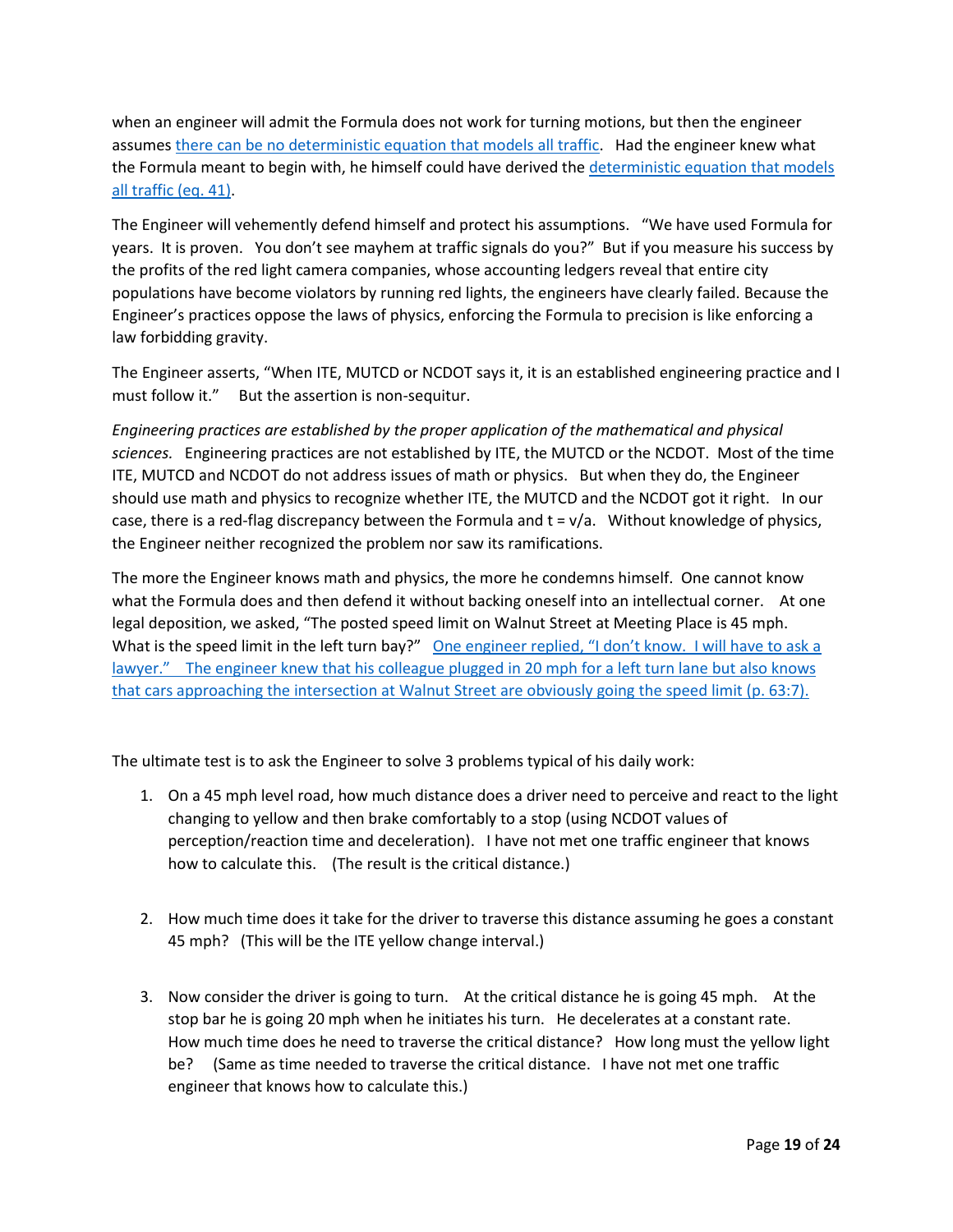# **Supporting Documents**

### **Derivation of the Yellow Change Interval Formula**

#### [http://redlightrobber.com/red/links\\_pdf/Yellow-Light-Duration-Derivation.pdf](http://redlightrobber.com/red/links_pdf/Yellow-Light-Duration-Derivation.pdf)

It is crucially important for you to understand the mathematical steps in this paper. The level of math used in deriving the Formula is introductory physics. Many learn how to do derive this in high school, and if not then in the first semester of college physics. Dr. Shovlin and I derive the Formula from Newton's Second Law of Motion. We show every algebraic step and notate the physics assumptions made at each step.

In the light of knowing what the Formula means, you will be able to discern the ways the Engineer misuses it. It is easier to show you what the Formula means than it is to enumerate the ways of what it does not mean.

[ABC Channel 11 in Raleigh](http://abc11.com/traffic/i-team-are-yellow-lights-too-short/46296/) interviewed the inventor of the Formula. Dr. Alexei Maradudin has stated both on air and in explicit detail in [a letter](http://redlightrobber.com/red/links_pdf/Yellow-Change-Interval-Dos-and-Donts-Alexei-Maradudin.pdf) to the department of transportation in California, how the Engineer misused his Formula California, North Carolina and all States in the USA share the same Formula's misuses.

Another important math paper is the *[Uncertainty](http://redlightrobber.com/red/links_pdf/Uncertainty-in-the-Yellow-Change-Interval.pdf)* in the yellow change interval. The purpose of this paper is only to show the mathematical reason behind what we all know to be common sense*. The calculation of the yellow change interval is not exact.* There are statistical human factors' used in the Formula and so the Formula calculates a result which has a range of error. Red light camera systems do not grant the driver the necessary tolerance but enforce imprecise engineering with zero-tolerance. Enforcing the yellow change interval with a red light camera is like a policeman giving a ticket to a person going 45.1 mph in a 45 mph zone. It is actually worse than that because of the underlying physics error in the Formula's application. It is more like policemen writing tickets to drivers going 35 mph in a 45 mph zone.

#### **Spread Sheet for Computing Proper Yellow Change Intervals**

#### <http://redlightrobber.com/red/yellow-time-table/yellow-time-table.htm>

You can plug in speed, perception/reaction time, deceleration, intersection entry velocity and the spread sheet computes the "ITE" yellow light duration, braking time, stopping time, and the location of the dilemma zone type I.

## **Third-Party Confirmation**

Dr. Shovlin and I wrote the *[Derivation](http://redlightrobber.com/red/links_pdf/Yellow-Light-Duration-Derivation.pdf)* and *[Uncertainty](http://redlightrobber.com/red/links_pdf/Uncertainty-in-the-Yellow-Change-Interval.pdf)* papers to expose the engineering malpractices. We are not the only ones to do this. Dr. Chiu Liu, a physicist and civil engineer for the CalTrans (California DOT), said the exact same thing in ASCE's Journal of Transportation Engineering, a peerreviewed journal: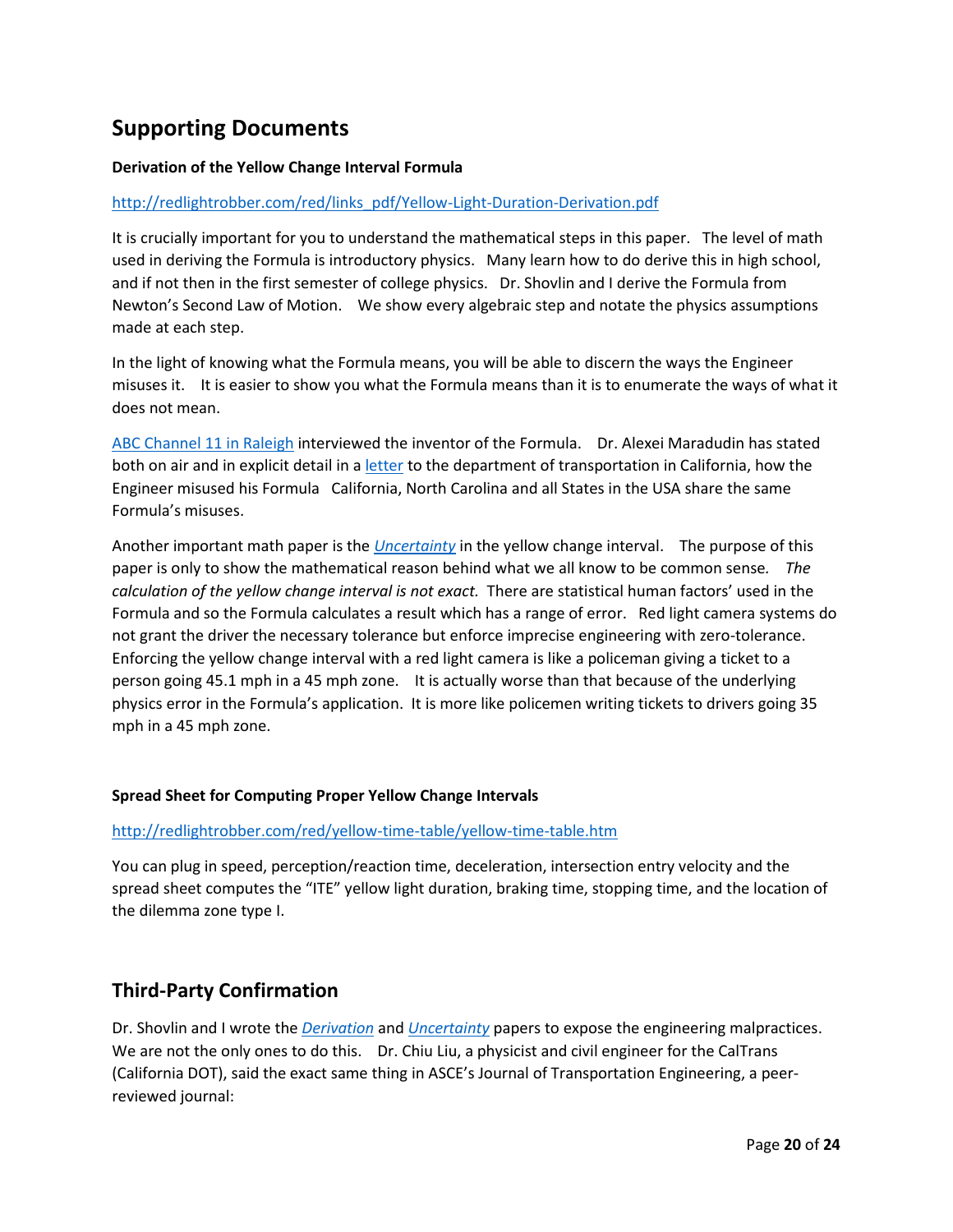### **Determination of Left Turn Yellow Change and Red Clearance Interval**

[http://redlightrobber.com/red/links\\_pdf/Determination-of-Left-Turn-Yellow-Change-and-Red-](http://redlightrobber.com/red/links_pdf/Determination-of-Left-Turn-Yellow-Change-and-Red-Clearance-Interval.pdf)[Clearance-Interval.pdf](http://redlightrobber.com/red/links_pdf/Determination-of-Left-Turn-Yellow-Change-and-Red-Clearance-Interval.pdf)

#### **Dr. Alexei Maradudin's Letter to the CalTran's Traffic Devices Committee**

[http://redlightrobber.com/red/links\\_pdf/Yellow-Change-Interval-Dos-and-Donts-Alexei-Maradudin.pdf](http://redlightrobber.com/red/links_pdf/Yellow-Change-Interval-Dos-and-Donts-Alexei-Maradudin.pdf)

This letter was written by the inventor of the Formula. Dr. Maradudin accuses Engineers of "misusing his Formula." I wrote the section listing the Formula's misuses. Maradudin verified and signed it. I copied the list into this complaint's Physics Violations section. The Engineer is guilty of every one of them.

#### **The Problem with the Amber Signal Light in Traffic Flow**

#### [http://redlightrobber.com/red/links\\_pdf/The-Problem-of-the-Amber-Signal-Light-in-Traffic-Flow.pdf](http://redlightrobber.com/red/links_pdf/The-Problem-of-the-Amber-Signal-Light-in-Traffic-Flow.pdf)

This 1959 paper is the origin of the yellow change interval Formula. It includes a definition of the approach velocity ( $v_0$ ) and a list of situations for which it does not apply (including turns, close-by intersections and cases where the driver is unable to continue to the intersection through the critical zone at the posted speed limit). Six years after its publication, ITE miscopied the Formula 9 into ITE's traffic engineering handbook. Missing from ITE's handbook are page 2's "Analytical Considerations" and the "naught" in  $v_0$ .

## **North Carolina Supporting Documents**

#### **North Carolina DOT Specification for the Yellow Change Interval**

#### [http://redlightrobber.com/red/links\\_pdf/NCDOT-Yellow-Change-Interval-Spec-Sheet.jpg](http://redlightrobber.com/red/links_pdf/NCDOT-Yellow-Change-Interval-Spec-Sheet.jpg)

This NCDOT official spec sheet is a smoking gun. This spec sheet tells the Engineer to incorrectly set "v" to the speed at the stop bar. This spec tells the Engineer to do a speed study *if convenient*. Per the original paper referenced above, "v" should be the speed at the critical distance. This spec also tells the Engineer to apply the Formula to left turn lanes.

#### **North Carolina NCSITE Meeting Minutes and Conclusions**

### [http://redlightrobber.com/red/links\\_pdf/Application-of-the-ITE-Change-and-Clearance-Interval-](http://redlightrobber.com/red/links_pdf/Application-of-the-ITE-Change-and-Clearance-Interval-Formulas-in-North-Carolina.pdf)[Formulas-in-North-Carolina.pdf](http://redlightrobber.com/red/links_pdf/Application-of-the-ITE-Change-and-Clearance-Interval-Formulas-in-North-Carolina.pdf)

The local chapter of ITE is called NCSITE. NCSITE tells NCDOT to ignore the yellow change interval requirements for school buses, public buses, commercial truckers and any vehicle with air-brakes. NCDOT obeyed NCSITE and now forces all commercial vehicles to run red lights. In the above document, go to page 21 and search for "unique",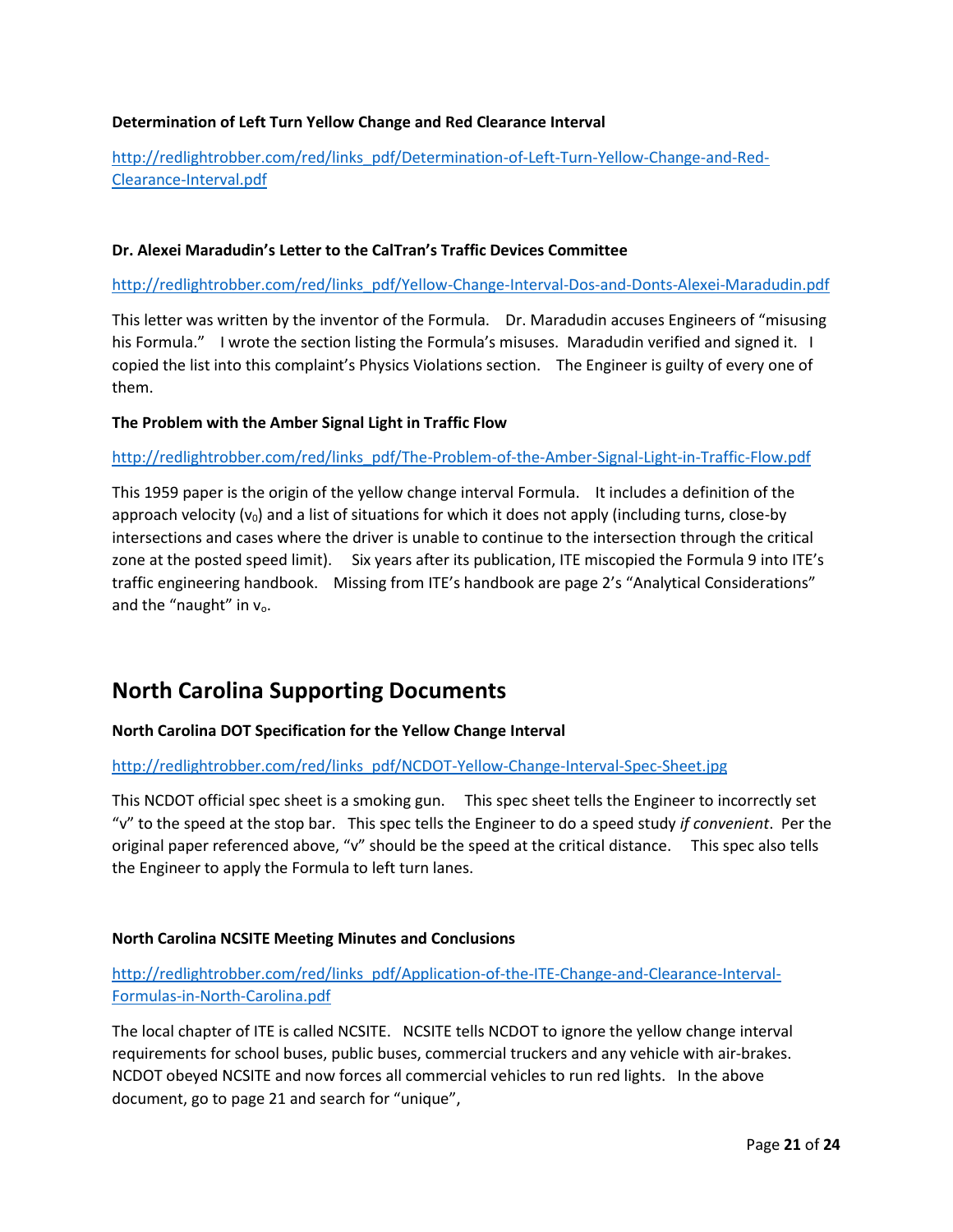The following YouTube video was taken by a red light camera in Knightdale, North Carolina. It illustrates the consequence of NCSITE's decision. All vehicles are having a hard time stopping. For the school bus, though, stopping is impossible. The bus nearly overturned in order to avoid hitting the sedan that stopped shortly for the red light camera. This video is a red light camera propaganda video created by Gary McConkey, the ex-Town Manager of Knightdale. Anyone who creates a video like this while closing one's eyes to the obvious engineering failures is most likely being bribed. It is just my guess of course, given that Redflex admits to bribing North Carolina officials, my guess it was McConkey who Redflex bribed.

[http://www.youtube.com/watch?v=h31jJ\\_DoCb0](http://www.youtube.com/watch?v=h31jJ_DoCb0)

#### **Tracking Changes to the Yellow Change Interval by Graphing Red Light Running Violations**

#### [http://redlightrobber.com/red/links\\_pdf/north-carolina/Cary-Citations-By-Intersection.pdf](http://redlightrobber.com/red/links_pdf/north-carolina/Cary-Citations-By-Intersection.pdf)

This document graphs red light violation rates vs. time in Cary, North Carolina for 17 intersection approaches. Once the engineer shortens the yellow, one sees a dramatic and permanent increase in red light violations. The opposite is also true. Once the engineer lengthens the yellow, one sees a dramatic and permanent decrease in red light violations.

The disparity of the violation rates between intersections is what gives it away that the red light running is systematically induced by traffic engineers. Had traffic engineers correctly designed these intersections, the higher violation rates would correspond to intersections with the larger traffic volumes. But that is not what the numbers say. There are roads less travelled which have far more violations. The higher violation rates primarily correspond to the magnitude of misuse of the Formula, and secondarily correspond to other engineering flaws mentioned in the check lists.

### **Signed and Signal Plans of Record**

[Raleigh](http://redlightrobber.com/red/links_pdf/Raleigh-Traffic-Signal-Plans-2011-06-09.zip) [Wilmington](http://redlightrobber.com/red/links_pdf/north-carolina/Wilmington-Traffic-Signal-Plans-2013-12.zip) [Cary](http://redlightrobber.com/red/links_pdf/RLCSignalPlans.pdf) [Knightdale](http://redlightrobber.com/red/links_pdf/Knightdale-Traffic-Signal-Plans-2012-10-29.zip)

### **Link to Cover Letter and other Complaints**

[http://redlightrobber.com/red/links\\_pdf/north-carolina/nc-complaint-list-of-engineers.html](http://redlightrobber.com/red/links_pdf/north-carolina/nc-complaint-list-of-engineers.html)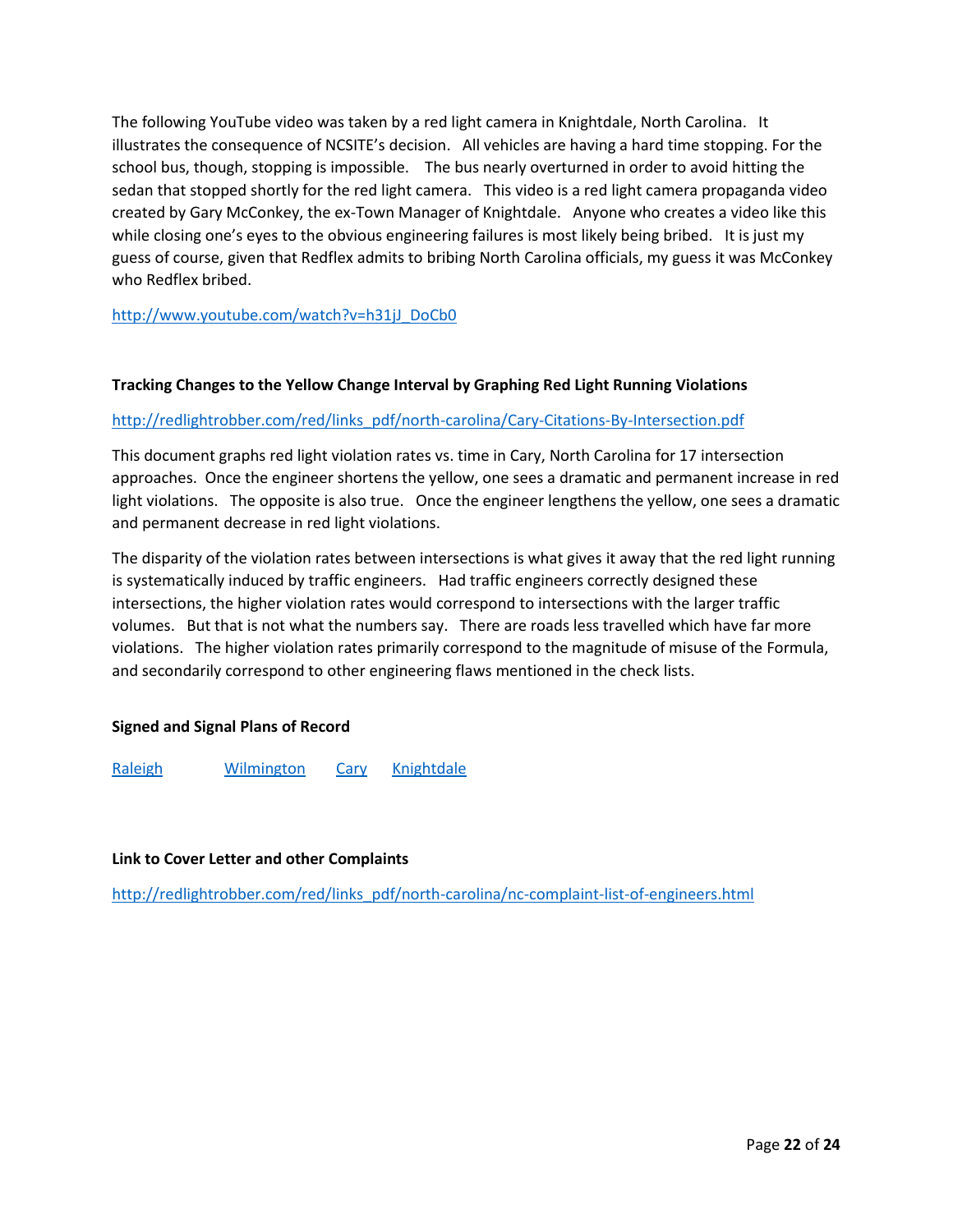Signature of Complainant

\_\_\_\_\_\_\_\_\_\_\_\_\_\_\_\_\_\_\_\_\_\_\_\_\_\_\_\_\_\_\_\_\_\_\_\_\_\_\_\_\_\_\_\_

#### **NOTARY STATEMENT**

State of North Carolina

County of Wake

I \_\_\_\_\_\_\_\_\_\_\_\_\_\_\_\_\_\_\_\_\_\_\_\_\_\_\_\_\_\_\_\_\_\_\_\_\_\_\_, a Notary Public for Wake County and said state do hereby certify that Brian Ceccarelli personally appeared before me and being by me duly sworn, stated the he executed the foregoing instrument.

Witness my hand and official seal, this the \_\_\_\_\_\_ day of \_\_\_\_\_\_\_\_\_\_\_\_\_\_\_\_\_\_\_\_\_\_\_\_\_, \_\_\_\_\_\_\_\_\_\_

(Official Seal) \_\_\_\_\_\_\_\_\_\_\_\_\_\_\_\_\_\_\_\_\_\_\_\_\_\_\_\_\_\_\_\_\_\_\_\_\_\_\_\_\_\_\_\_\_\_\_\_\_\_

Notary Public

My commission expires \_\_\_\_\_\_\_\_\_\_\_\_\_\_\_\_\_\_\_\_\_\_\_\_\_\_\_\_\_\_\_